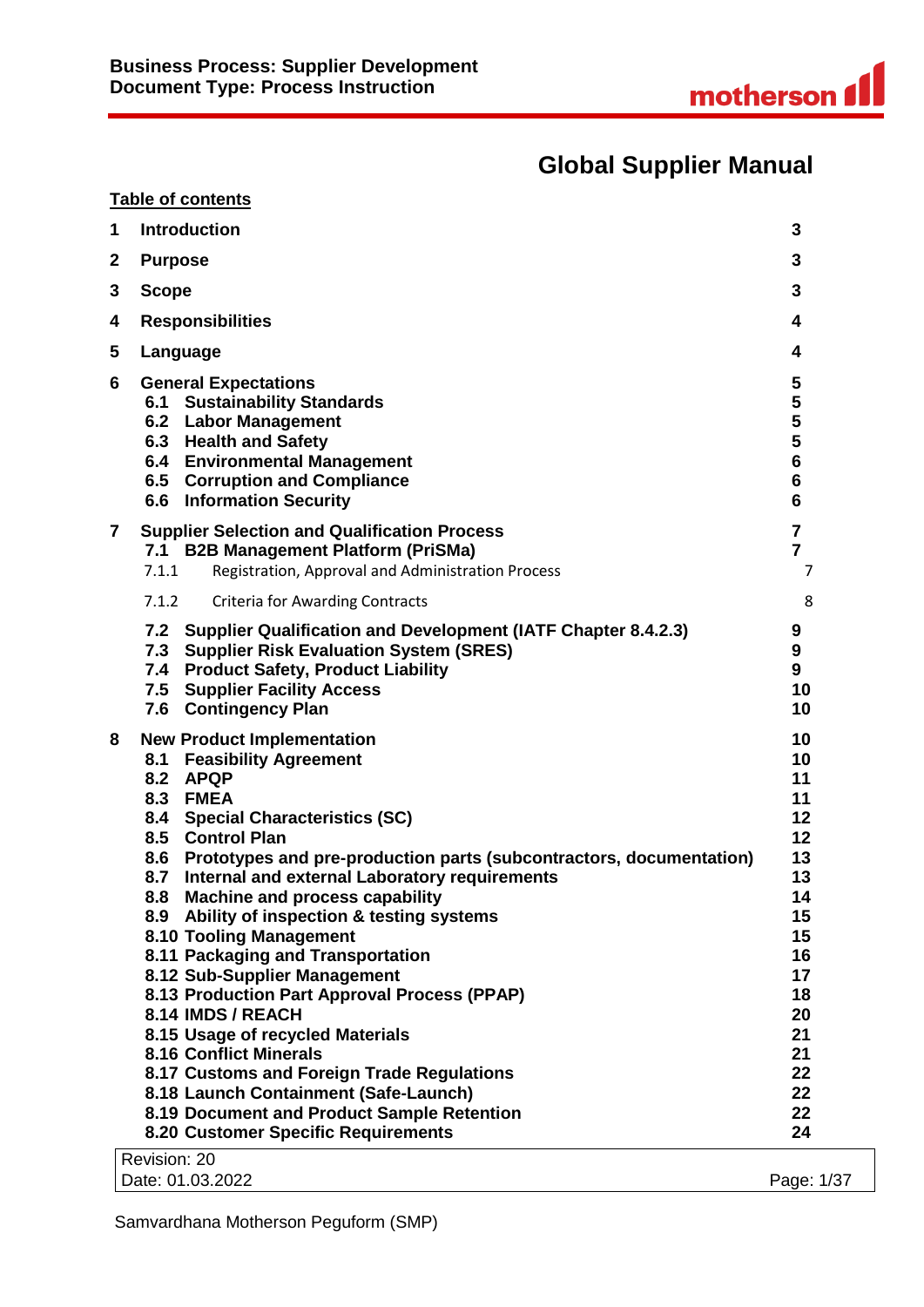| 9 | 9.1<br>9.6<br>9.7<br>9.8.1 | <b>Series Production</b><br><b>Production Approval and Test Equipment</b><br>9.2 Product and Process Control<br>9.3 Color Standard & Color Matching<br>9.4 Maintenance<br>9.5 Traceability<br><b>Requalification (Annual Validation)</b><br><b>Change-Management</b><br>9.8 Audits<br><b>Manufacturing Process Audit</b> | 24<br>24<br>24<br>25<br>26<br>26<br>26<br>27<br>27<br>27 |
|---|----------------------------|--------------------------------------------------------------------------------------------------------------------------------------------------------------------------------------------------------------------------------------------------------------------------------------------------------------------------|----------------------------------------------------------|
|   | 9.8.2                      | Layered Process Audit                                                                                                                                                                                                                                                                                                    | 28                                                       |
|   | 9.8.3                      | <b>Product Audit</b>                                                                                                                                                                                                                                                                                                     | 28                                                       |
|   | 9.9<br>9.9.1               | <b>Complaint Management</b><br><b>Defective Material Reports and Actions</b>                                                                                                                                                                                                                                             | 28<br>29                                                 |
|   | 9.9.2                      | Supplier Nonconformance Fee Model                                                                                                                                                                                                                                                                                        | 31                                                       |
|   | 9.9.3                      | <b>Supplier PPM Calculation</b>                                                                                                                                                                                                                                                                                          | 31                                                       |
|   | 9.9.4                      | Deviations for Non-Conforming Material                                                                                                                                                                                                                                                                                   | 32                                                       |
|   |                            | 9.10 Supplier Containment<br>9.11 Supplier Performance Evaluation (SPES)<br>9.12 Escalation Program & Supplier Special Status                                                                                                                                                                                            | 32<br>33<br>34                                           |
|   |                            | 10 Spare Parts Service and Warranty                                                                                                                                                                                                                                                                                      | 35                                                       |
|   |                            | 11 Continuous Improvement<br><b>11.1 LEAN Production</b><br><b>11.2 Lessons Learned</b><br>11.3 Value Stream Analysis<br>11.4 Business Improvement Plan                                                                                                                                                                  | 35<br>36<br>36<br>36<br>36                               |
|   |                            | 12 List of Appendices (https://www.smp-automotive.com/en/suppliers)                                                                                                                                                                                                                                                      | 36                                                       |
|   |                            | 13 Change log                                                                                                                                                                                                                                                                                                            | 37                                                       |

Locally saved or printed copies of this document are not controlled and for reference only.

Consult B.A.Se for current version.

Created by: Erim Mujadzic Global Director SQM

Approved by: Same Brett Dienhoff Chief Procurement Officer

Revision: 20 Date: 01.03.2022 Page: 2/37

Samvardhana Motherson Peguform (SMP)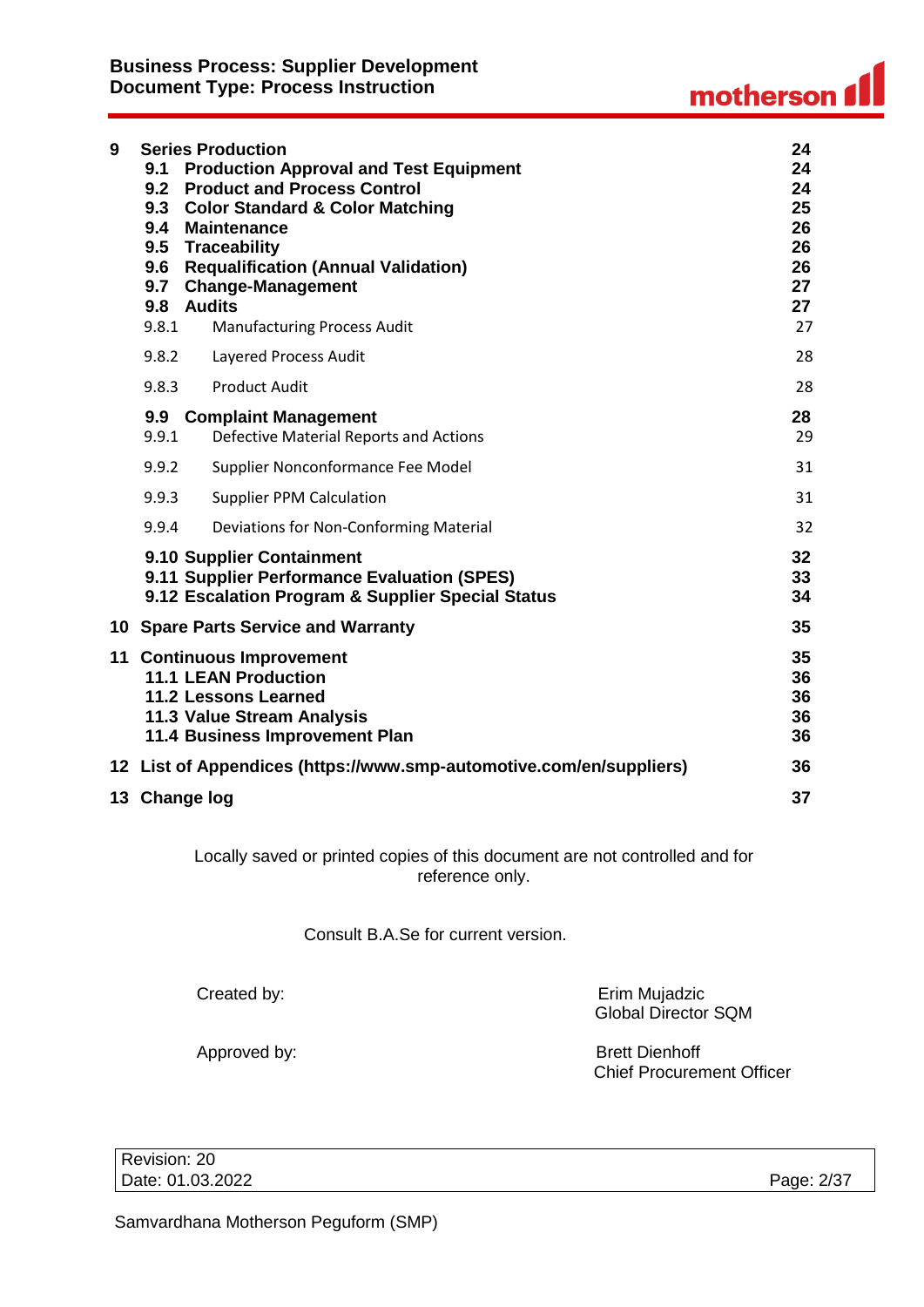### <span id="page-2-0"></span>**1 Introduction**

The high expectations and requirements of SMP and its customers regarding the quality of the products require a quality oriented, competitive and cooperative supplier base. To achieve this goal, systematic quality management is required, in which the suppliers of SMP have an important role.

A close relationship with the supplier base is therefore essential for a successful cooperation. Our focus of cooperation is on the following aspects

- Open communication
- Stable processes
- Zero failure strategy
- Adherence to delivery dates
- Performance evaluation
- Continuous improvement

Our goal is to continuously improve all aspects of the supply chain through collaboration, planning and implementation of superior strategies in order to achieve sustainable and profitable growth for SMP as well as for our suppliers.

### <span id="page-2-1"></span>**2 Purpose**

This global supplier manual specifies the basic requirements for quality and environmental management of SMP group companies (later only called "SMP") on suppliers. By fulfilling quality and environmental requirements up to continuous improvements in all areas of the company, customer satisfaction and economic success should be ensured.

As part of its quality management, the supplier shall carry out advanced quality planning, quality control, quality assurance and continuous improvement in line with SMP requirements in order to achieve the highest level of product and process quality. To ensure this, all deliveries and services within the supply chain must fully comply with the agreed and legal requirements.

The requirements listed in this manual and its appendices are in line with the OEM requirements. They can therefore be used as "customer specific requirements" in terms of conformity with the supplier's QMS and for audit purposes.

### <span id="page-2-2"></span>**3 Scope**

This document applies to all suppliers of prototype parts and components, production materials, series and spare parts as well as services and development activities. The validity of this document is confirmed with the agreement of the SMP framework contract. The current Supplier Manual in its respectively valid version and the applicable associated documents shall form part of every enquiry and every order. This shall also apply to all future business relationships for the purchase of supply items.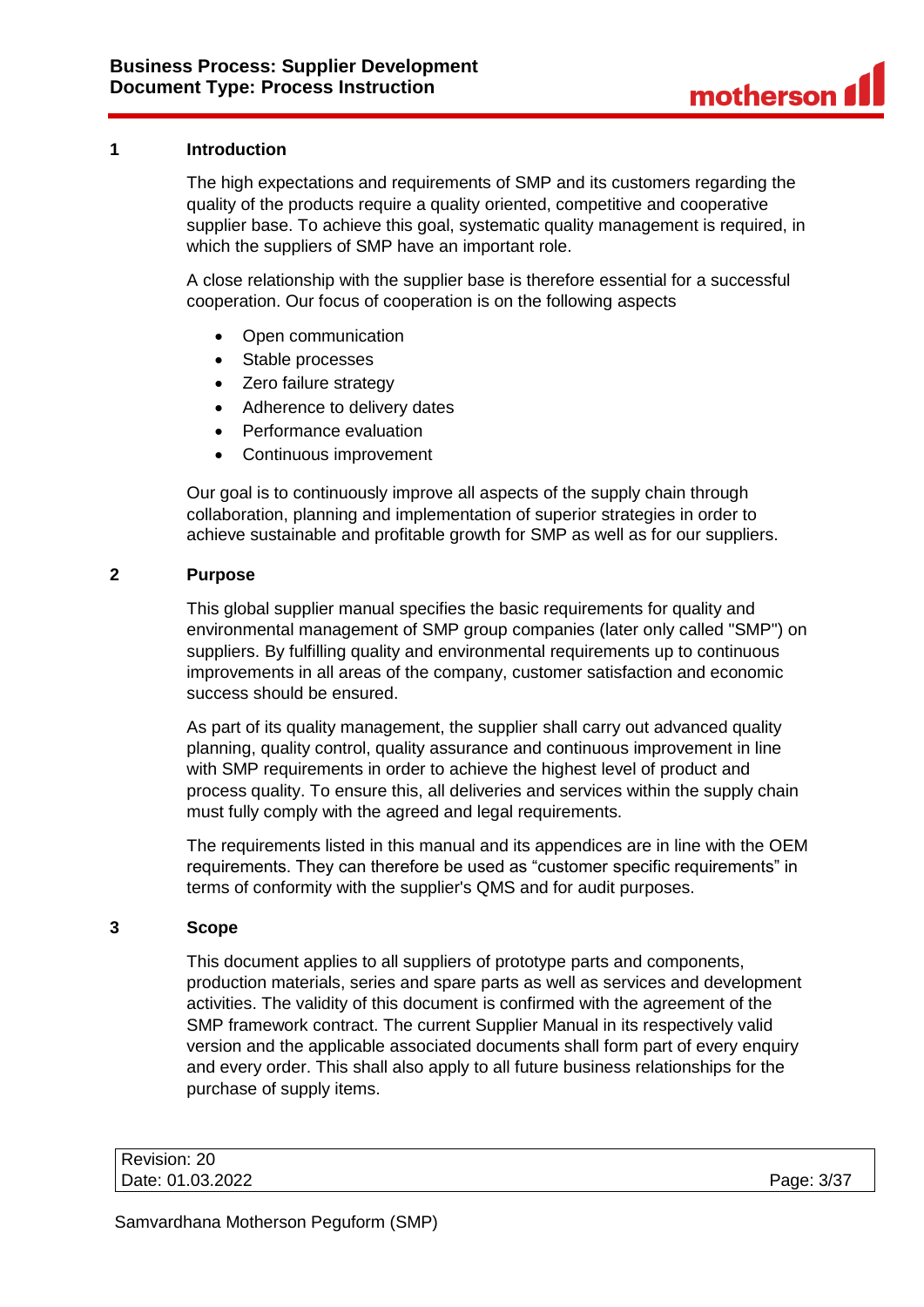This is to ensure that the suppliers meet the SMP requirements and the requirements of the OEM customers. The requirements are based on the latest edition of IATF 16949 and customer specific OEM requirements.

In addition, the following documents apply in their current edition:

- ISO 9001
- IATF 16949 (incl. SI's and FAQ's)
- ISO 14001
- VDA volumes "Quality Management in the Automotive Industry"
- AIAG (Automotive Industry Action Group) guidelines in the automotive industry (PPAP, MSA, SPC, APQP, FMEA, Sustainability, CQI- 8, 9, 11, 12, 23)
- CCC (China Compulsory Certification)
- REACH (EC 1907/2006)
- VDA ISA (Information Security Assessment)
- ISO 27001
- OEM Customer Specific requirements (CSR)

### **In the event of a difference between the OEM standard requirements and the SMP requirements, the higher or stricter requirements are binding.**

This document replaces all previously published SMP quality and environmental management agreements.

### <span id="page-3-0"></span>**4 Responsibilities**

The suppliers of products or services must meet all the requirements listed in this manual and the corresponding appendices throughout the project and product term. This includes:

- Regularly check that this document is up to date at [www.smp](http://www.smp-automotive.com/)[automotive.com](http://www.smp-automotive.com/)
- Ensure that the customer-specific standards and requirements mentioned in this document and its appendices are available and known.
- Ensure that these requirements are met along the supply chain.

### <span id="page-3-1"></span>**5 Language**

The official language of SMP is English. Communication between SMP and the supplier takes place in English or, if agreed, in the respective national language of the SMP plant.

The supplier manual is published in English and, if necessary, in the respective national language. In the event of deviations, the English version alone is binding.

| Revision: 20     |            |
|------------------|------------|
| Date: 01.03.2022 | Page: 4/37 |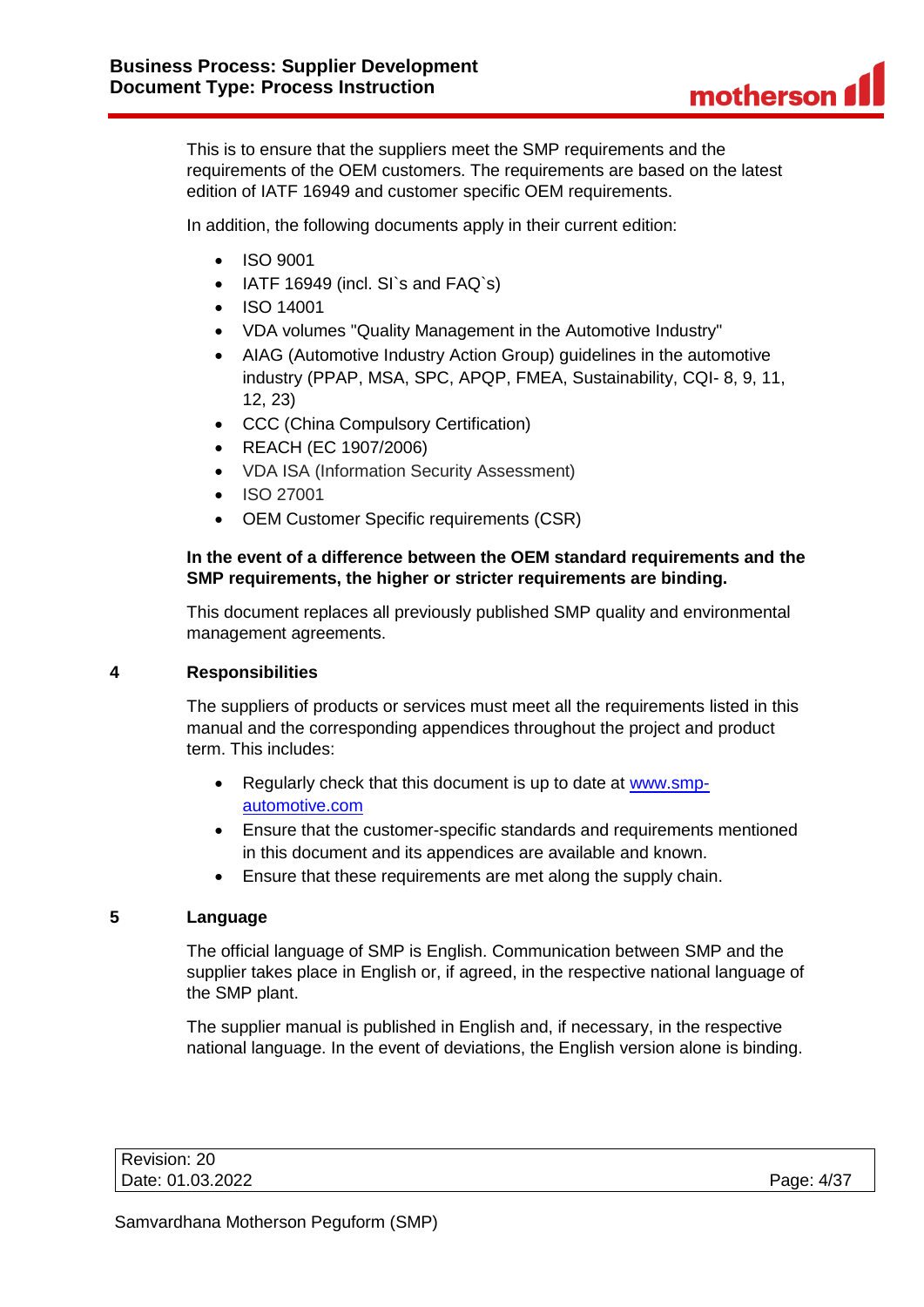

### <span id="page-4-0"></span>**6 General Expectations**

### **The supplier undertakes to comply with the following standards:**

### <span id="page-4-1"></span>**6.1 Sustainability Standards**

Sustainability is a long-term and strategic success factor for SMP and our suppliers and is based on the following three elements:

- 1) Social responsibility
- 2) Responsibility for the environment
- 3) Ethical and moral responsibility

The sustainability provisions are based on the following internationally recognized principles:

- United Nations Global Compact [\(http://www.unglobalcompact.org\)](http://www.unglobalcompact.org/)
- ILO International Labor Standards [\(http://www.ilo.org\)](http://www.ilo.org/)
- AIAG Guiding Principles Sustainability [\(http://www.aiag.org/corporate](http://www.aiag.org/corporate-responsibility)[responsibility\)](http://www.aiag.org/corporate-responsibility)
- OECD<https://mneguidelines.oecd.org/duediligence/>
- World Organization for Animal Health [\(http://oie.int\)](http://oie.int/)

#### <span id="page-4-2"></span>**6.2 Labor Management**

- Compliance with all applicable governmental job requirements, including the modern slavery law, within your business and supply chain.
- Ensuring that the production or processing of the products to be delivered is carried out without exploitative child labor in the sense of ILO Convention No. 182 [\(http://www.ilo.org\)](http://www.ilo.org/)
- Compliance with the applicable minimum wage laws
- Compliance with working hours in accordance with the applicable laws, industry standards or the relevant ILO conventions [\(http://www.ilo.org\)](http://www.ilo.org/)
- Implementation of policies that prohibit trafficking, slavery, forced or involuntary work.
- Prohibition of any form of discrimination against employees
- Respect voluntary freedom of association. Workers must be able to communicate openly with management about working conditions without fear of reprisals. Employees must have the right to associate, join a union, appoint a representative and be elected to it.

### <span id="page-4-3"></span>**6.3 Health and Safety**

As an employer, the supplier guarantees occupational safety and health protection in the workplace within the framework of national regulations and supports constant further development to improve the world of work.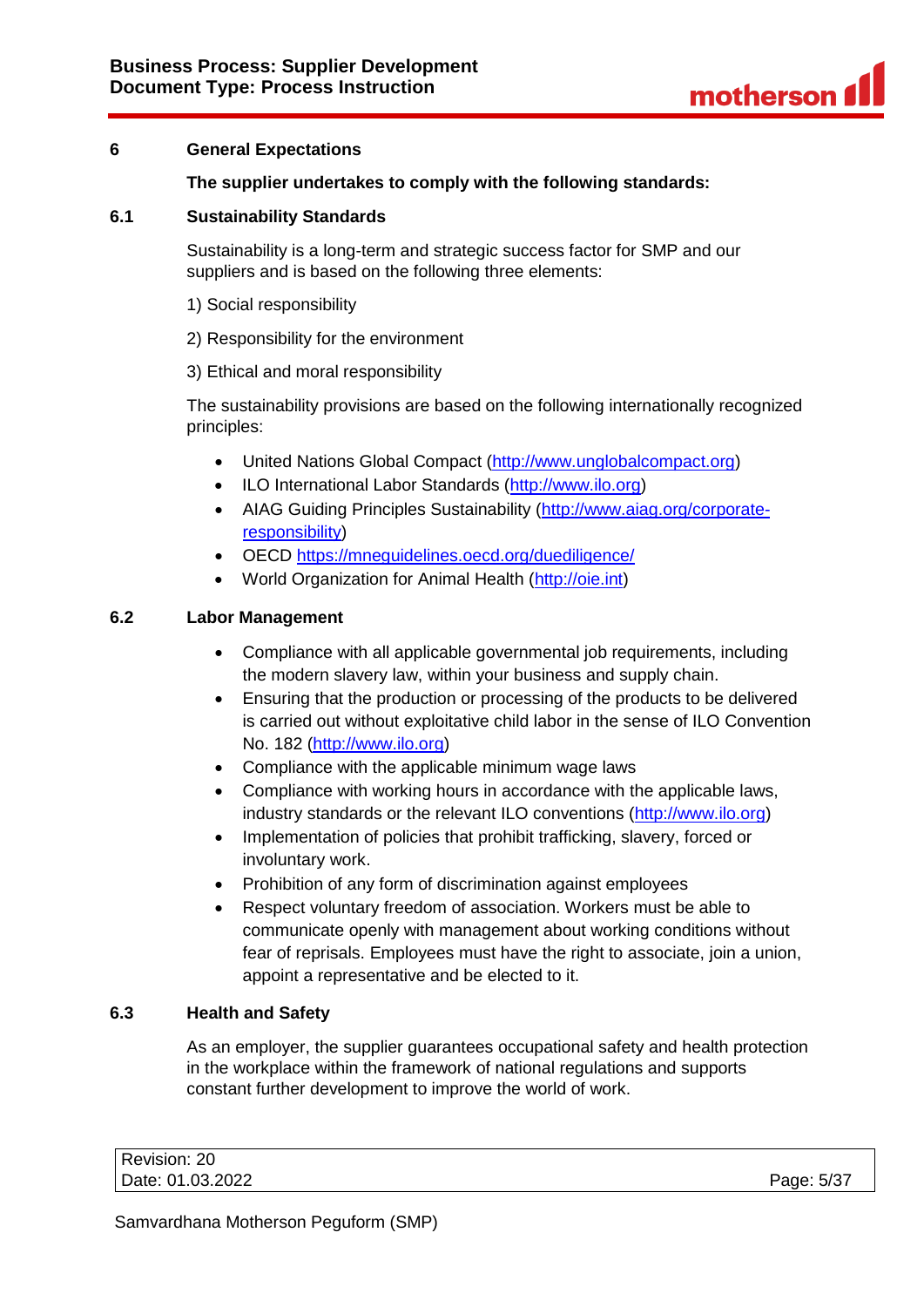### <span id="page-5-0"></span>**6.4 Environmental Management**

All products manufactured along the supply chain must meet the environmental protection standards of their respective market segments. This includes all materials and substances used in production. Chemicals and other substances that are dangerous when released into the environment must be identified. Hazardous substances management must be set up for them so that they can be safely handled, transported, stored, reprocessed or reused and disposed of using suitable procedures. To this end, the supplier must demonstrate compliance with the latest published version of ISO 14001 environmental management systems, or certification of an equivalent standard or must demonstrate that it is taking steps to become certified

The supplier shall establish and maintain an environmental management system.

### <span id="page-5-1"></span>**6.5 Corruption and Compliance**

SMP expects its suppliers to conduct their business in a socially and environmentally responsible manner and to adhere to the same principles in their supply chain. The compliance requirements include:

- Implementation of measures against corruption in all its forms, including extortion and bribery.
- Compliance with all applicable laws and regulations
- Integration of environmental, occupational safety, human rights and labor policies
- Evidence of fair competition and antitrust, conflicts of interest, whistleblowing and protection against retaliation.
- On request, clear, accurate and appropriate reporting to SMP

### <span id="page-5-2"></span>**6.6 Information Security**

The suppliers for **tools, prototypes, engineering services, checking fixtures and IT-service** undertake to comply with the information security requirement in accordance with VDA ISA (Information Security Assessment) referencing the ISO 27001 standard in their company.

This must be proven by a valid TISAX certification. The TISAX approval must be kept up to date on a regular basis and be transmitted to SMP via the supplier Portal (PriSMa) without request (extract scope information from the ENX portal).

The TISAX label depends on the requirements of the information exchange and must be met in accordance with the specification. If there is no definition in the specification, at least TISAX label AL2 is required.

The supplier undertakes to pass on and monitor the information security requirements for his subcontractors.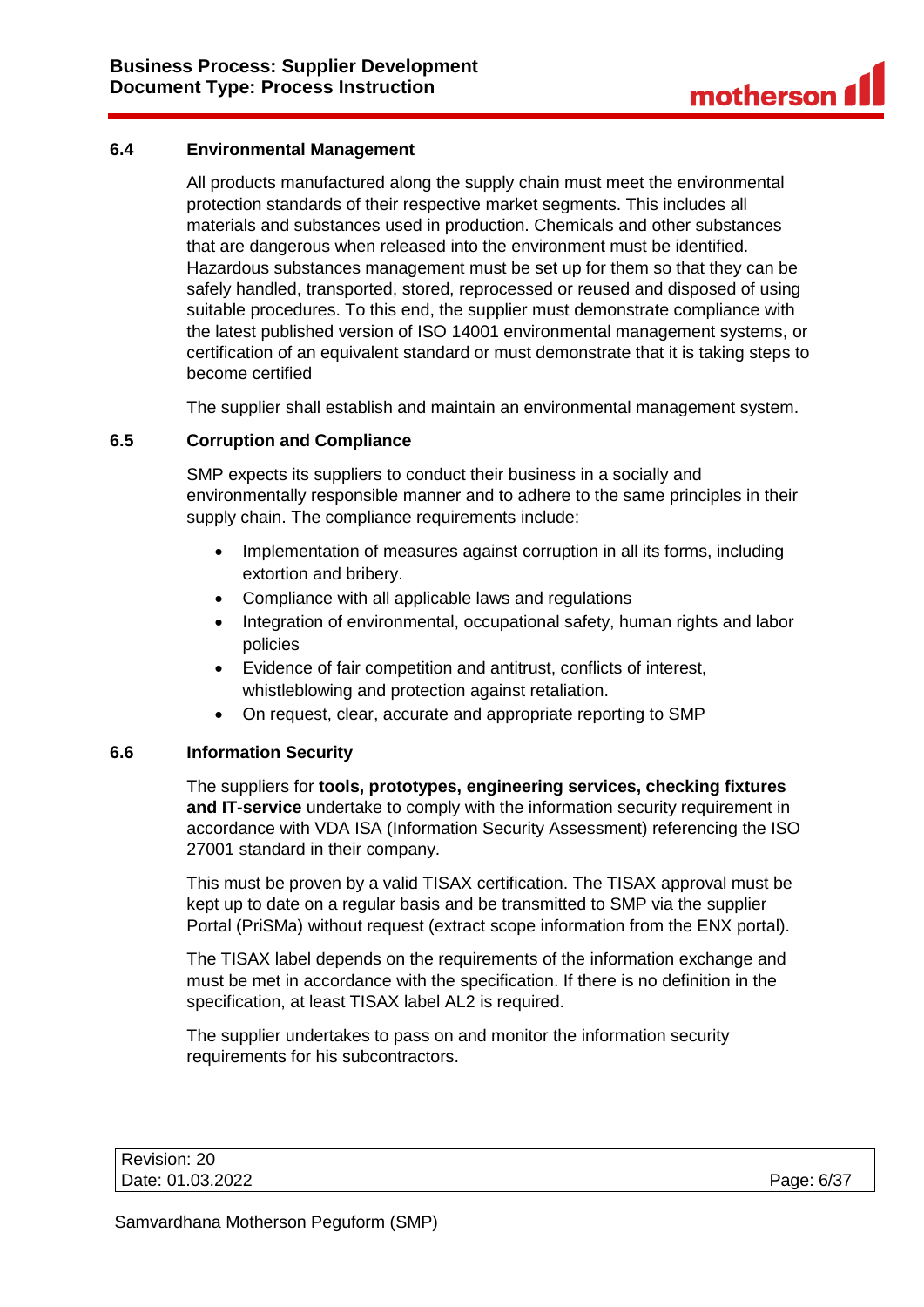### <span id="page-6-0"></span>**7 Supplier Selection and Qualification Process**

The purposeful selection and qualification of suppliers ensure that only suppliers with quality capability are admitted to the bidding process.

Transparent evaluation of operational delivery performance in combination with strategic risk analysis forms the basis for systematic supplier development.

Based on the results of the introduced measures, supplier classification is reviewed continuously.

This control loop in supplier management safeguards the company's delivery capacity and reduces costs of poor performance.

#### <span id="page-6-1"></span>**7.1 B2B Management Platform (PriSMa)**

SMP's suppliers are managed using the SMP B2B platform "PriSMa".

Suppliers shall complete a supplier profile during the registration or when a major change takes place. The completed profile shall be uploaded to PriSMa. In the event of a change in structure or ownership, the supplier shall immediately communicate the change to SMP on or before the effective date.

Suppliers shall ensure SMP always has a current / valid documentation of their quality system certification uploaded in PriSMa. Communication of change of status for supplier quality certification suppliers shall notify all SMP supplied locations in writing within five (5) working days, when there is a change or revocation of the supplier's quality certification status.

#### <span id="page-6-2"></span>7.1.1 **Registration, Approval and Administration Process**

The supplier selection process starts with the self-registration of suppliers in the B2B portal "PriSMa".

At least the following contents are queried through self-registration:

- 1. Completed supplier assessment survey as a self-assessment
- 2. Signed NDA (Non-Disclosure Agreement)
- 3. Signed bank account approval (all suppliers)
- 4. Evidence of a trained on-site Product Safety & Conformity Representative (PSCR)
- 5. Minimum requirements for certification status
- 6. Proof (valid TISAX certification) for compliance with the information security requirement (TISAX) according to VDA ISA (Information Security Assessment) with reference to the ISO 27001 standard in his company (see chapter 6.6)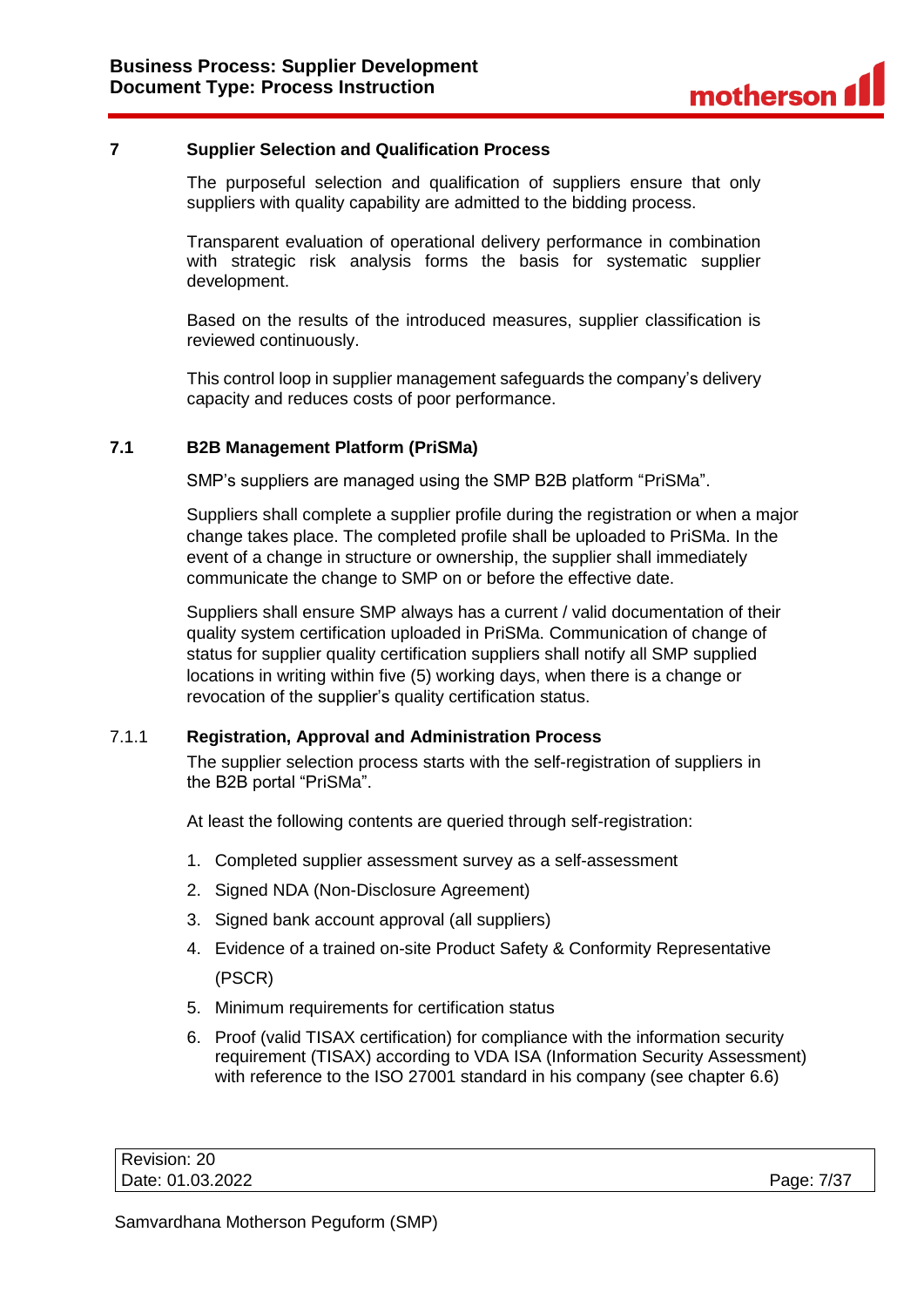|                   | supplier selection and qualification process     |                                                                                                                      |                                                                                                                       |                                                 |
|-------------------|--------------------------------------------------|----------------------------------------------------------------------------------------------------------------------|-----------------------------------------------------------------------------------------------------------------------|-------------------------------------------------|
|                   |                                                  |                                                                                                                      |                                                                                                                       | raw list of suppliers                           |
| <b>B2B Portal</b> | Process                                          | requirements                                                                                                         | result                                                                                                                |                                                 |
|                   | <b>Registration process</b><br>(no RFQ possible) | <b>NDA</b><br>Terms of Use<br>ISO9001, PSO, TISAX (if required)<br>all mandatory fields<br>others see text           | minimum 1 material group "potentiell"<br>-> approval in B2B platform on admin level<br>-> List of potential suppliers | potential supplier<br>based on<br>materialgroup |
| Ш                 | Approval process                                 | contracts (definition see Form):<br>framework<br>consignment<br>Quality agreement<br>POT-Analysis<br>others see text | event status approved based on Mat. Group<br>-> List of approved suppliers                                            | long list                                       |
|                   | (no RFQ possible)                                |                                                                                                                      |                                                                                                                       |                                                 |
| Ш                 | RFQ-process                                      | technichal skills supplier<br>available Capactiy<br>Price structure                                                  | -> Group of bidders (Bidders list)                                                                                    | short list                                      |
|                   | (RFQ possible)                                   | supplier performance<br>supplier Risk<br>letc.                                                                       |                                                                                                                       |                                                 |

The information supplied is objectively checked by the purchasing department and the supplier may be approved as a "potential supplier" (control loop I).

"Potential suppliers" can be further qualified according to material groups. In accordance with the specified checklists ("Corp-8.4-Supplier requirements for check loop II-00057"), a contract status is agreed with the potential supplier or qualification measures are defined and implemented (check loop II).

If longer-term action plans (e.g. regarding the certification status) are agreed with the supplier during the qualification phase, these are documented in PriSMa.

To complete the qualification phase for new suppliers, the risk assessment of the new supplier is carried out in SRES. This estimate forms the basis for the strategic classification of the supplier according to category management.

### <span id="page-7-0"></span>7.1.2 **Criteria for Awarding Contracts**

In the run-up to a procurement process, SMP carries out a supplier assessment, which results from the preventive assessment of the quality capability and the proven quality performance. If a quality classification is not available for the supplier, a process evaluation of the corresponding production / development site is required before awarding the contract. In this case, a potential analysis according to VDA guidelines is carried out by the Supplier Quality Management department.

With the submission of a quote, the supplier manual as well as the supporting documents and applicable measures become binding. Subsequent objections are not possible.

motherson f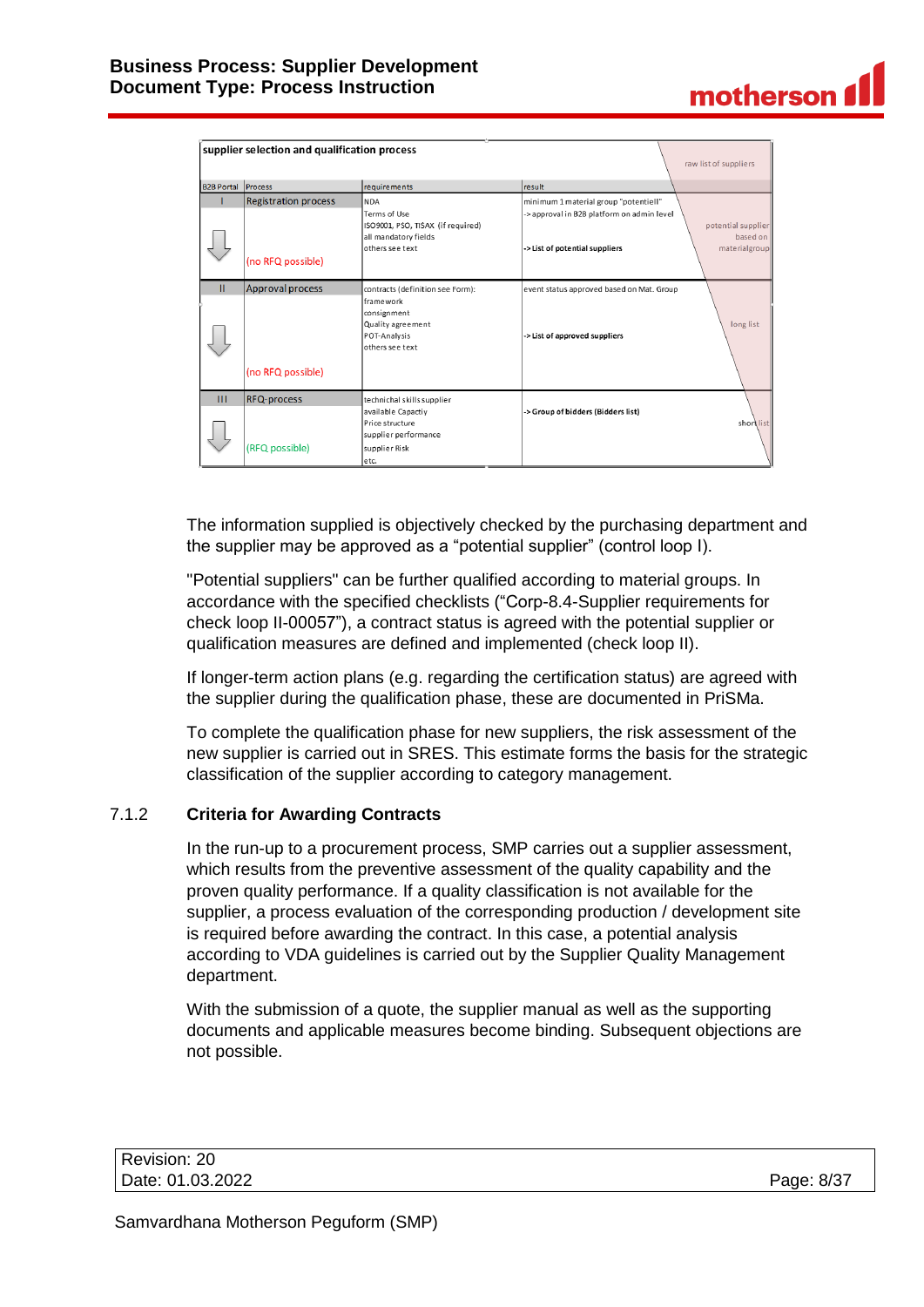# <span id="page-8-0"></span>**7.2 Supplier Qualification and Development (IATF Chapter 8.4.2.3)**

New suppliers who wish to be added as suppliers of components or services to SMP shall be obligated to have a quality system in place which **at minimum** meets the standards of the international quality standard ISO 9001 with the ultimate objective of becoming certified to the latest revision of IATF16949. Unless otherwise approved by the customer, the following sequence should be applied to achieve this requirement:

- Certification to ISO 9001 with compliance to other customer-defined QMS requirements (such as Minimum Automotive Quality Management System Requirements for Sub-Tier Suppliers [MAQMSR] or equivalent) through 2<sup>nd</sup> party audits.
- Certification to ISO9001 with compliance to IATF 16949 through  $2^{nd}$  party audits.
- Certification to IATF16949 through third-party audits (valid 3<sup>rd</sup> party certification of the supplier to IATF 16949 by an IATF-recognized certification body).

### <span id="page-8-1"></span>**7.3 Supplier Risk Evaluation System (SRES)**

SMP conducts regular Supplier Risk Evaluation Assessment (SRES) to assess risk to product conformity and uninterrupted supply of product. Suppliers may be requested to cooperate with request for  $3<sup>rd</sup>$  party financial audit and provide financial information to the  $3<sup>rd</sup>$  party as an input to the risk assessment. Suppliers rating in high risk will be expected to provide detail of corrective actions which will lead reduce the risk.

See Manual / Guidelines<https://sres.motherson.com/Plant/Overview>

### <span id="page-8-2"></span>**7.4 Product Safety, Product Liability**

The manufacturing responsibility for the purchased parts built into SMP's final product is according to product liability law with the supplier and with its subsuppliers. The supplier therefore has to do all organizational and technical feasibility to ensure the product safety of its parts and those of its subcontractors to minimize the risks of product liability.

The supplier ensures and also obligates his subcontractors that:

- By means of appropriate series-accompanying quality assurance measures in the production control plan the likelihood of the occurrence of faulty products is minimized.
- The development of components ensures the necessary product safety and is secured by FMEA.
- Special consideration is given to product safety in quality planning (APQP)
- The quality capability of the manufacturing processes is ensured and demonstrated by FMEA.
- The timely detection of faulty products in the production process is ensured by means of appropriate measures as early as possible.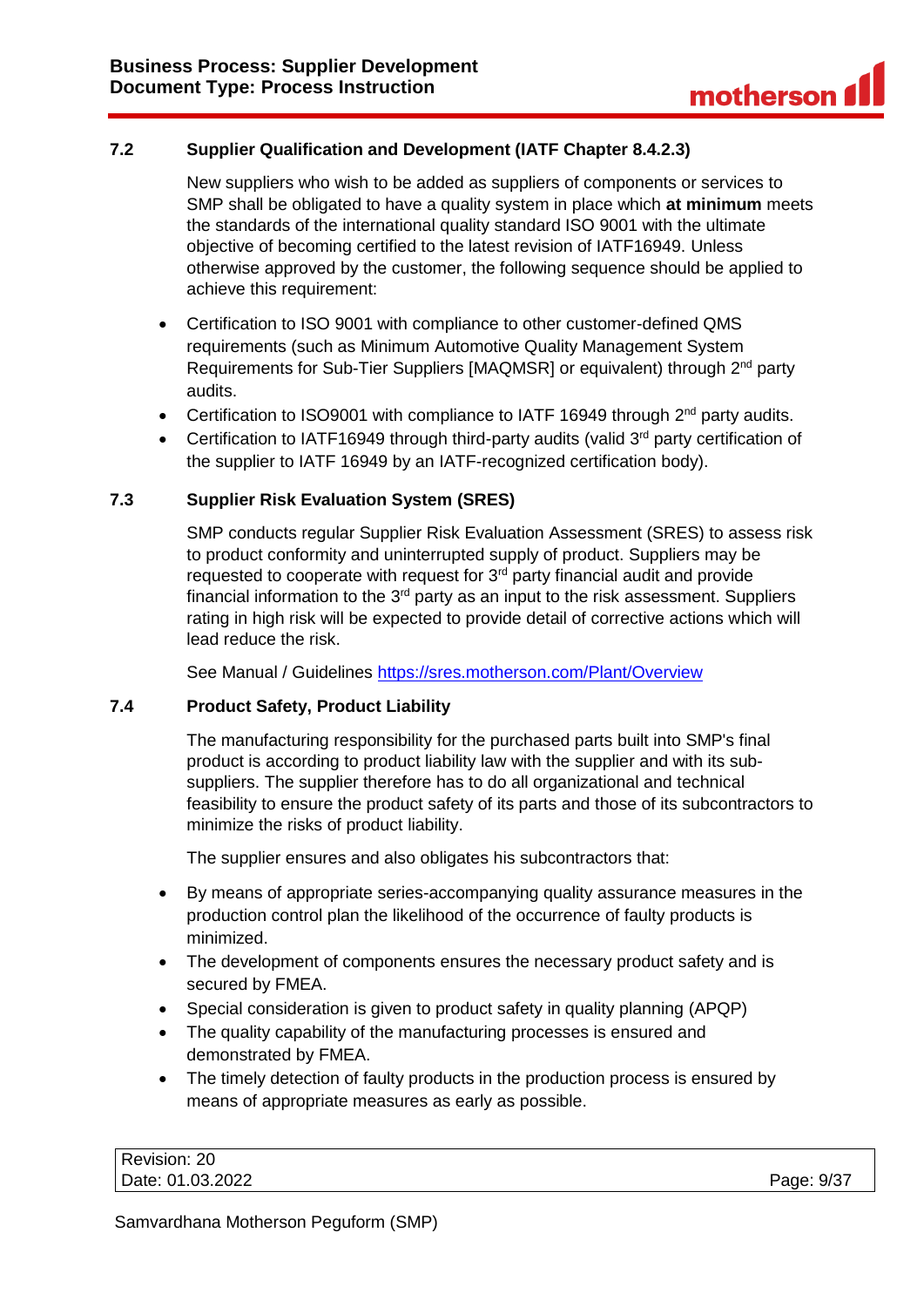- Quality data and legally required verification tests are documented in detail in order to demonstrate that the products have been manufactured in accordance with laws and safety standards.
- A material traceability system is used in order to be able to limit the effects of occurring faults, if necessary.
- Components or production materials with a limited shelf life meet the specific labeling requirements.
- Detailed information and training of the responsible employees on the subject of product safety and product liability, and comparable systems are applied to all subcontractors.
- an on-site Product Safety & Conformity Representative (PSCR) is named for each stage in the supply chain,
- In accordance with the requirements of the Product Liability Act, the supplier will ensure that all deliveries and services correspond to the state of science and technology.

# <span id="page-9-0"></span>**7.5 Supplier Facility Access**

After reasonable notice and during normal working hours, the supplier permits SMP and SMP customers access to their own facilities and their suppliers' facilities to review parts, processes, documents (e.g. FMEA`s, control plans, process instructions, other records) used in the manufacture of SMP products to evaluate whether the products and/or subcontracted products meet the requirements. SMP may use independent or its own auditors at its own discretion. These auditors represent SMP and review the supplier's processes to ensure that the necessary quality system requirements are met.

### <span id="page-9-1"></span>**7.6 Contingency Plan**

Suppliers shall develop a contingency plan for potential catastrophes disrupting product flow to SMP and advise SMP at the earliest in the event of an actual disaster. Potential losses by fire, city water, electricity, flood, or storm, cyberattacks on information technology systems, etc. should be prevented by active and organizational measures. In an actual catastrophe, suppliers shall provide SMP's authorized representatives' access to all of SMP or SMP's customer owned capital equipment. The supplier shall maintain adequate safety stocks at their own cost for high risk product. Suppliers must ensure they have sufficient property and liability insurance to cover the replacement of all equipment and sub-components used to manufacture products purchased by SMP.

### <span id="page-9-2"></span>**8 New Product Implementation**

# <span id="page-9-3"></span>**8.1 Feasibility Agreement**

A supplier-signed feasibility agreement shall be provided with each supplier quote. Technical, quality, manufacturing, engineering, purchasing, delivery, and business requirement shall be obtained and reviewed by supplier.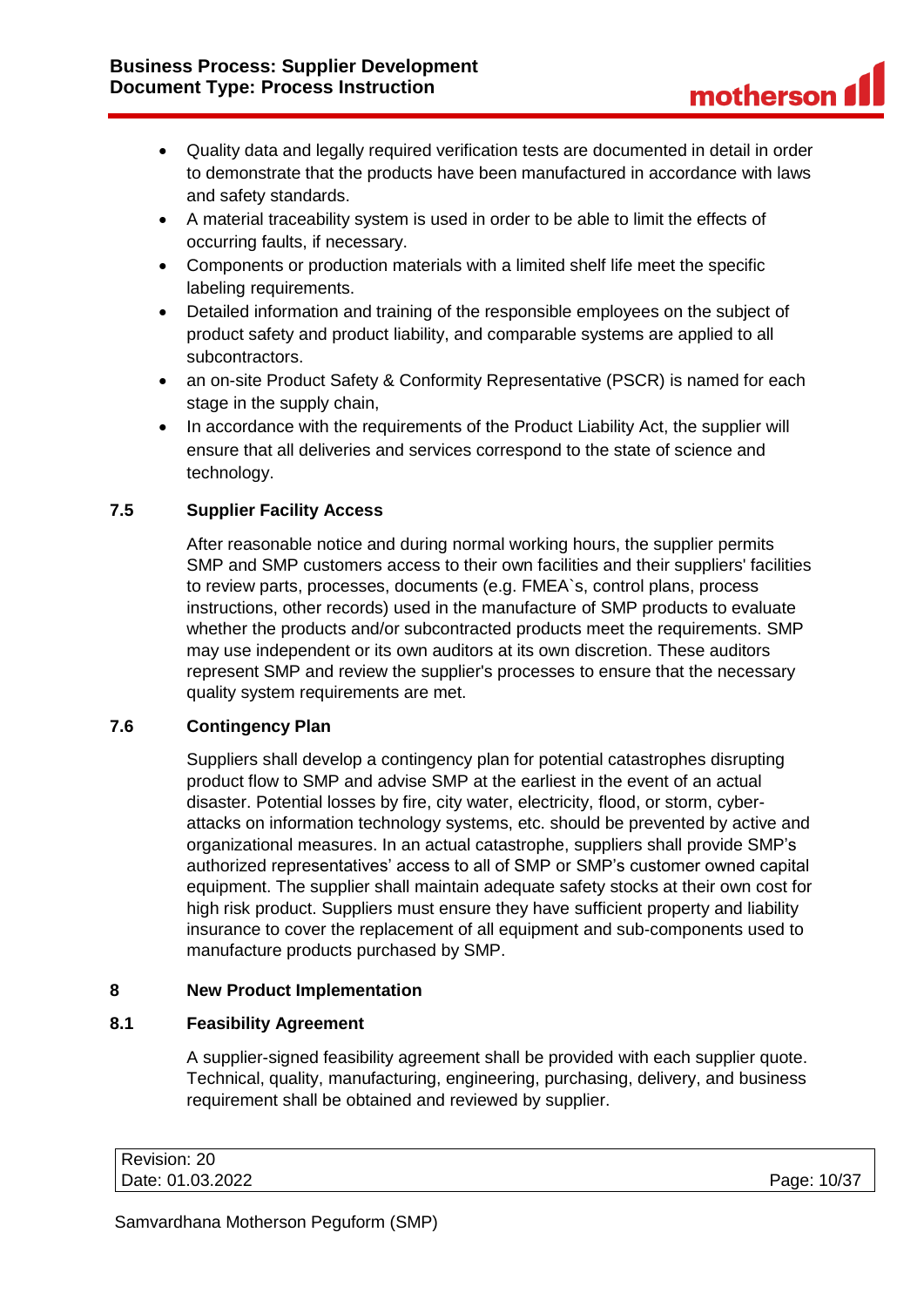By submitting the quote, the supplier agrees to all requirements and obligations, as well as to be able to implement unrestrictedly the feasibility of the negotiable items.

SMP requires the supplier to take a specific consideration of all product requirements, such as:

- Manufacturability [execution of feasibility analyzes involving production technicians]
- Ability to assemble Itake effective design measures against assembly errors]
- Measurability [verification together with measurement technicians]
- Availability of materials
- Target price [regular determination of the calculated production costs]
- Expected process spread and their importance for the product functions, etc.

### <span id="page-10-0"></span>**8.2 APQP**

APQP is initiated at the design concept of a program and runs through product launch for each new component. All suppliers, regardless of component criticality, shall use a disciplined APQP process during the launch of new products for SMP.

During the development cycle of any project, the design of the manufacturing processes must be planned to ensure zero defects, and meet capacity requirements provided by SMP.

All suppliers shall provide APQP status reports for a new product as specified by the SMP operating company

### <span id="page-10-1"></span>**8.3 FMEA**

SMP requires suppliers to provide a systematic and comprehensible analysis of the product risks and possible malfunctions over the service life. Product / design / process FMEA must be implemented to ensure that potential problems are identified as early as possible and appropriate measures are taken to avoid such problems.

Commitment is given by the supplier to make a **F**ailure **M**ode and **E**ffects **A**nalysis, (FMEA), for each new contract item and before the start of the serial production, in accordance with VDA 4 "Quality Assurance in the Automotive Industry" and to maintain over the entire production period. A process FMEA must always be drawn up, even if the design is not within the responsibility of the supplier; If the supplier has full or partial design responsibility, a design FMEA must be prepared in due time. The FMEA must consider the interfaces with the components, the transport, the assembly and the environment.

Characteristics such as process and machine capability analysis and special characteristics must be respected in the control plan and in the FMEA.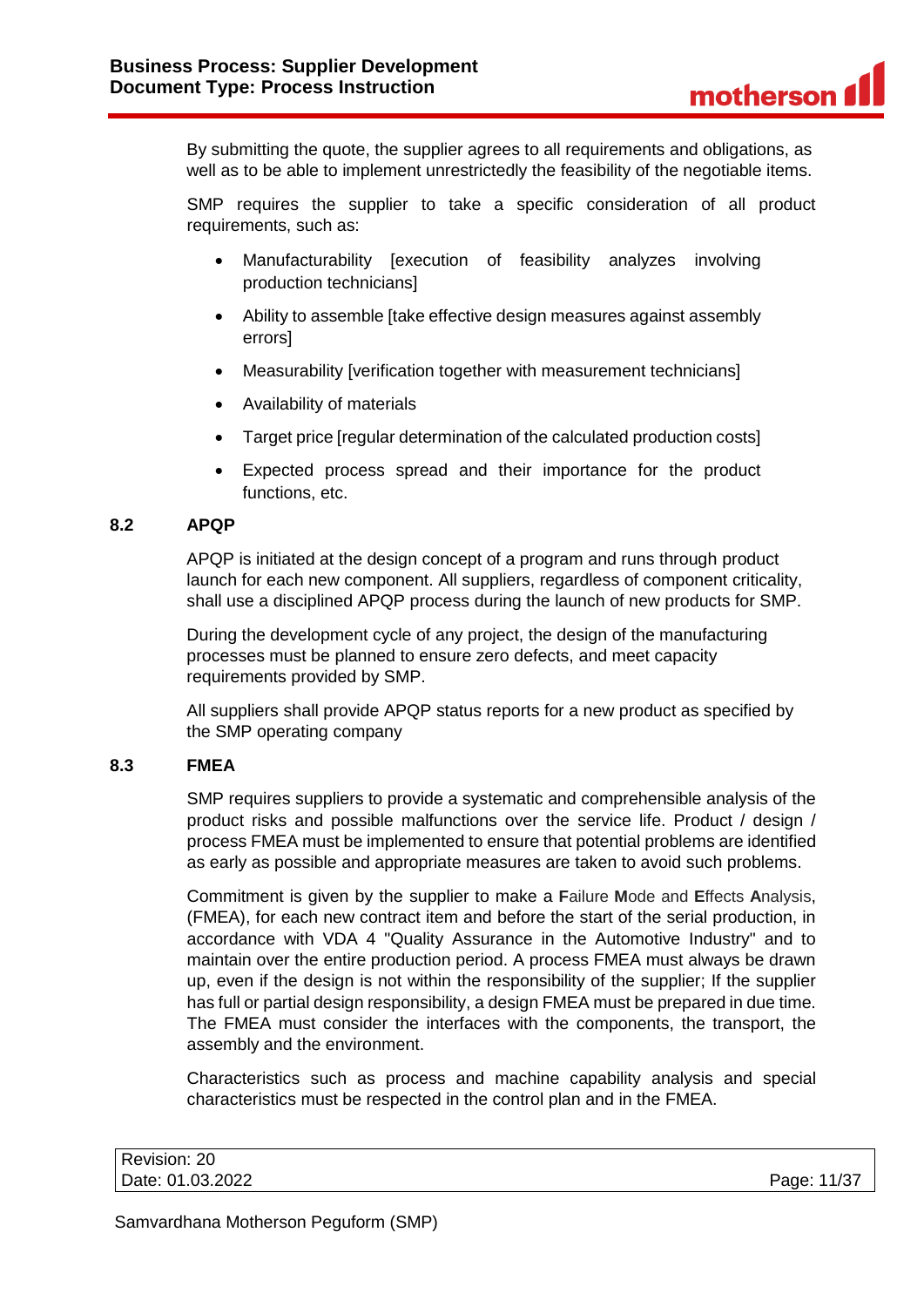As the starting point for process FMEAs, at least the following is required:

- Definition of the special product features
- Definition and addition of pass-through characteristics (PTC)
- Definition of critical processes
- Detailed analysis of manufacturability based on individual part drawings
- Definition of technologies, layout, process scheduling, clamping situations, processing reference areas, etc.
- Concepts of process control, work plans and control plans, concepts of facilities and machines, information from similar processes
- Well-known machine capability, process capability, etc.
- Special product features must be recorded in the PFMEAs

In addition, the supplier has to prepare quality management- and test plans. The documents are to be presented to SMP for inspection.

### <span id="page-11-0"></span>**8.4 Special Characteristics (SC)**

The supplier must clearly identify critical processes and technologies in its production. Suitable measures to achieve the required process capability as well as appropriate safety precautions must be taken, including but not limited to detailed planning, process analyzes, identification and definition of the special characteristics of the process and important process parameters, process approval for series production, process monitoring and control immediate measures for deviations. These requirements must also be transferred to the respective subcontractor, provided that these critical processes and technologies are part of the subcontractor's processes.

The regulation of the manufacturing processes must include the ongoing monitoring of the product characteristics and the parameters affecting the process. For this, methods of the statistical process control (SPC), where possible and expedient, are to be applied. The process parameters and product characteristics involved in the control must be documented in production control plans. SMP requires evidence of continued stability and process ability in serial production regarding special characteristics (marked with <S>, <Z> and <F>).

#### <span id="page-11-1"></span>**8.5 Control Plan**

The production control plan shall be drawn up in accordance with IATF 16949 standard, Chapter 8 in addition to Annex A and shall include the complete process from goods receipt to goods shipment with customer specific requirements such as product audits and requalification tests. The findings from product or process FMEA, as well as experiences from similar projects / processes with potential for improvement, are included in the production control plan as part of "lessons learned".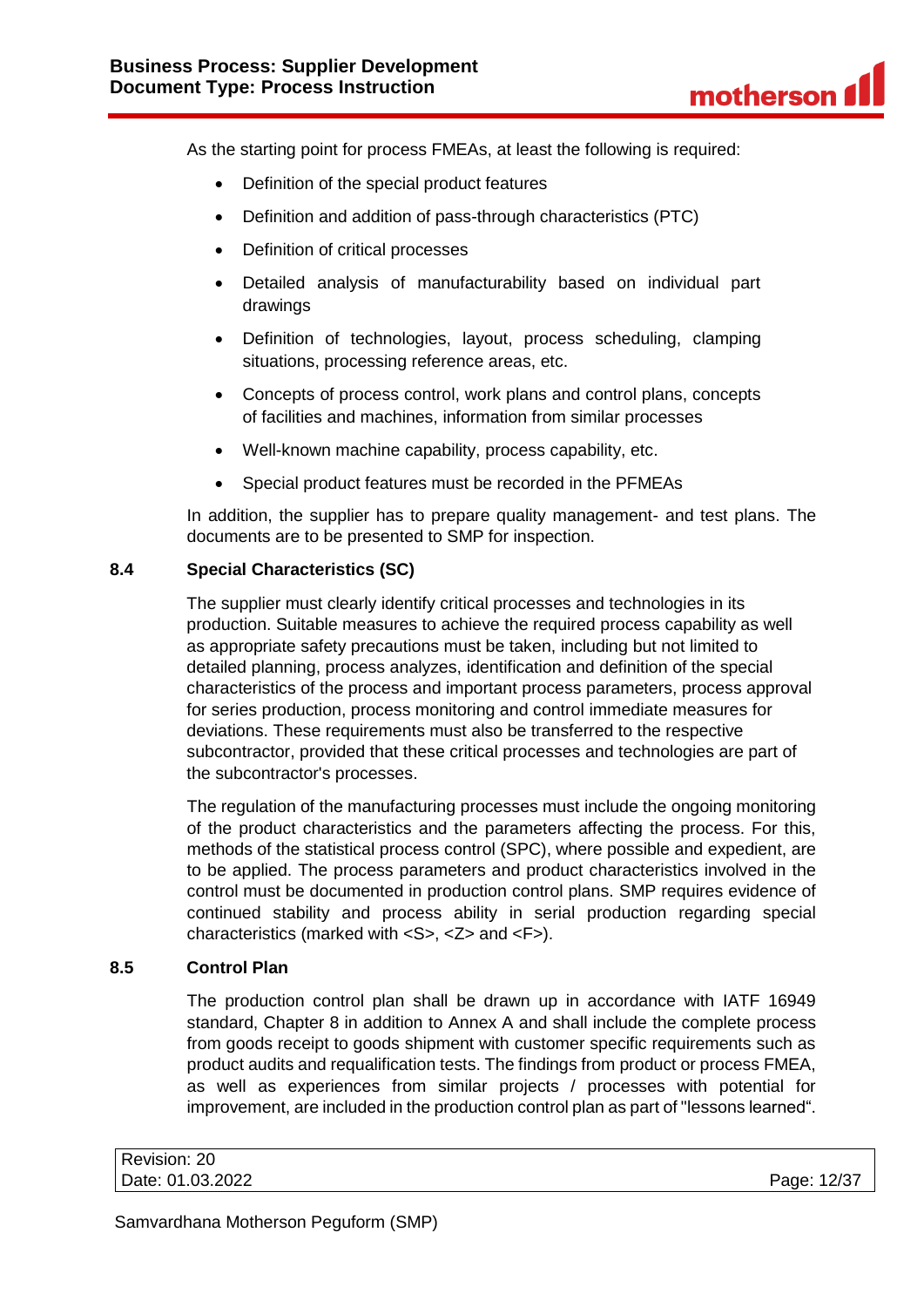The control plan and all documents to which the production control plan relates must be updated independently and made available to SMP for the first sample inspection at the agreed submission level. Measurements and function tests carried out for process approval or during ongoing production as well as for the final inspection shall be specified in the production control plan. For all test and measuring devices specified in the production control plan, proof of measurement capability according to VDA Volume 5 must be carried out and sent to SMP together with the sampling documents and the production control plan. Changes to the production control plan must be indicated and require the examination and approval of SMP. The creation of the production control plan is described in detail in VDA Volume 4 and IATF16949.

### <span id="page-12-0"></span>**8.6 Prototypes and pre-production parts (subcontractors, documentation)**

The prototypes and pre-production parts to be tested are to be documented throughout the entire production process, from the manufacture of the parts to the assembly, especially with regard to the materials, dimensions, functions, optic, etc. The scope of the documentation is coordinated between the supplier and SMP. In any case, the supplier must comply with the SMP test pattern requirements using the SMP test pattern test reports [VMPB].

Documentation of product compliance result shall be submitted with supply of preproduction parts for engineering validation.

Minimal documentation requirement to be submitted are following documents:

- VMPB cover sheet
- Dimensional conformance report
- Material conformance report
- Part history sheet
- Material Data Sheets, IMDS
- Pre-production control plan
- Approved production-intent packaging

The prototype parts identified in the VMPB are to be permanently marked so that the assignment to the test results is ensured. Additional customer specific required documentation will be detailed by the program launch team and purchasing representative

### <span id="page-12-1"></span>**8.7 Internal and external Laboratory requirements**

The supplier must approve the choice of its inspection, testing and calibration suppliers for the development and series production of its supplies.

The current version of IATF 16949 (Chapter 7.1.5.3.) applies to the requirements for internal and external laboratories.

External laboratories shall be accredited to ISO/IEC 17025 or national equivalent and include the relevant inspection, test, or calibration service in the scope of the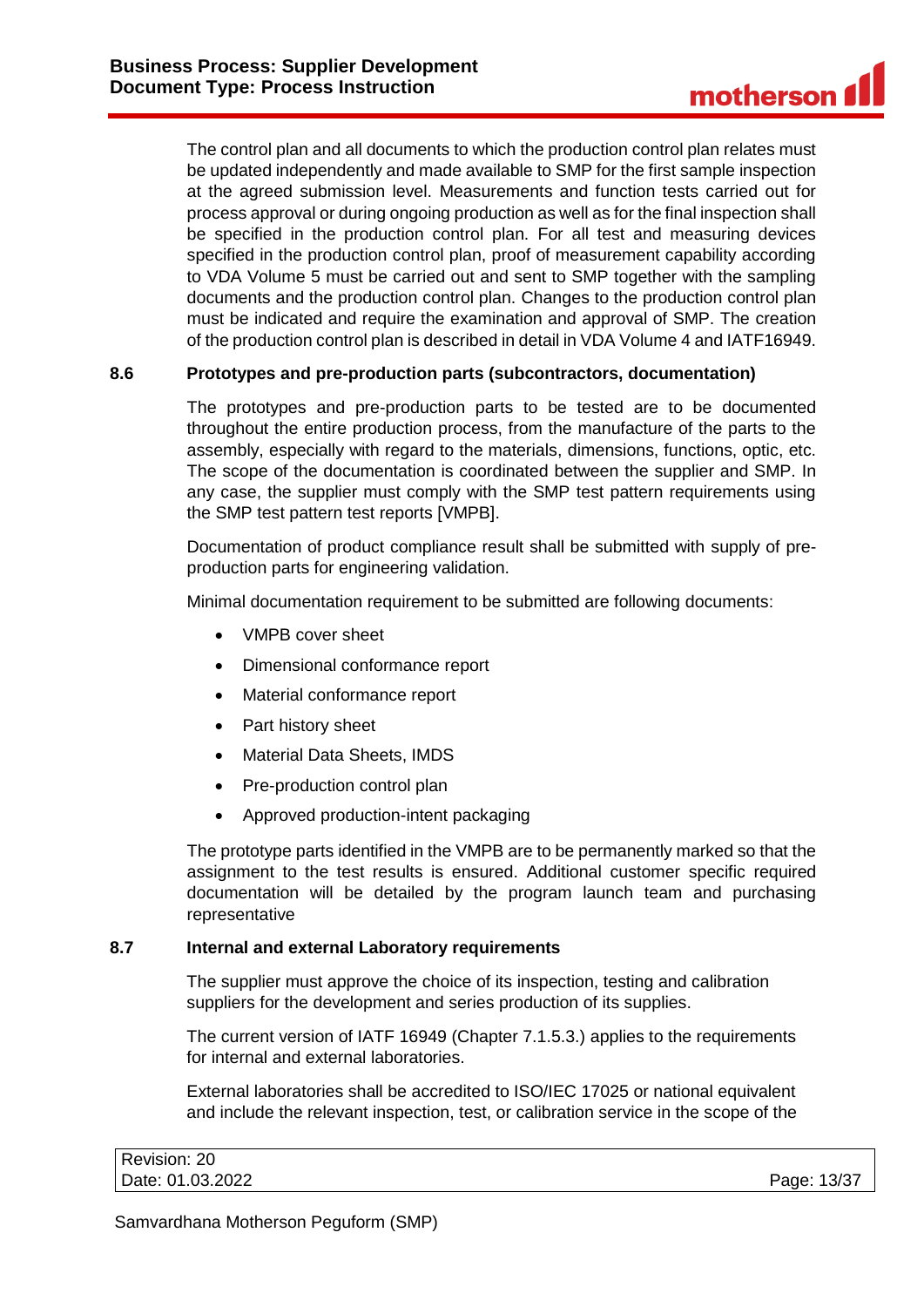accreditation (certificate); the certificate of calibration or test report shall include the mark of national accreditation body.

#### <span id="page-13-0"></span>**8.8 Machine and process capability**

The examination and assessment of the machine and process capacity is carried out on the basis of VDA 4 as amended. The supplier must carry out and record detailed analyzes of the manufacturing plants used for all significant characteristics. If the supplier does not reach a machine capability value  $C_{mK} \ge 1.67$ , he must either prove a suitable optimization of his installation or appropriate tests of the produced contract items which exclude a defective delivery.

During the series production Statistical Process Control (SPC) is mandatory for significant and critical characteristics as defined by SMP and the supplier's internal requirements to prove and document a process capability value throughout the product life cycle in accordance with the table below regarding the minimum process capabilities required. If this value is not reached, special containment action will be required e.g. 100% control of this characteristic. Containment actions of NOK results must continue until such time that the process  $C_{pK}$  demonstrates acceptable process capability.

| Minimum process capability required:<br>preliminary process capability and long-term process capability                                              |                                               |                                             |  |
|------------------------------------------------------------------------------------------------------------------------------------------------------|-----------------------------------------------|---------------------------------------------|--|
| Characteristic - Type                                                                                                                                | preliminary process<br>capability<br>$P_{pK}$ | long-term process<br>capability<br>$C_{pK}$ |  |
| <s> [Safety]</s>                                                                                                                                     | 2.00                                          | 1.67                                        |  |
| Z><br>regulatory<br>[Legal<br>and<br>requirements]                                                                                                   | 1.67                                          | 1.33                                        |  |
| <f> [Function]<br/>1.67<br/>1.33</f>                                                                                                                 |                                               |                                             |  |
| In the event of a difference between the customer specific requirements and the<br>SMP requirements, the higher or stricter requirements are binding |                                               |                                             |  |

#### **Table:** Minimum process capability required

The supplier is responsible for the determination and proper establishment of the significant characteristics as well as for the determination of appropriate test methods and corresponding optimization of the manufacturing facilities.

Process capability can be conducted with both variable and attribute data. Minimum requirements for variable statistical indices (SPC) to be calculated, using at least 100 individual samples.

Evidence of process capability must be retained at the supplier's manufacturing location. Documentation of process capability shall be made available to SMP representatives upon request.

| Revision: 20     |             |
|------------------|-------------|
| Date: 01.03.2022 | Page: 14/37 |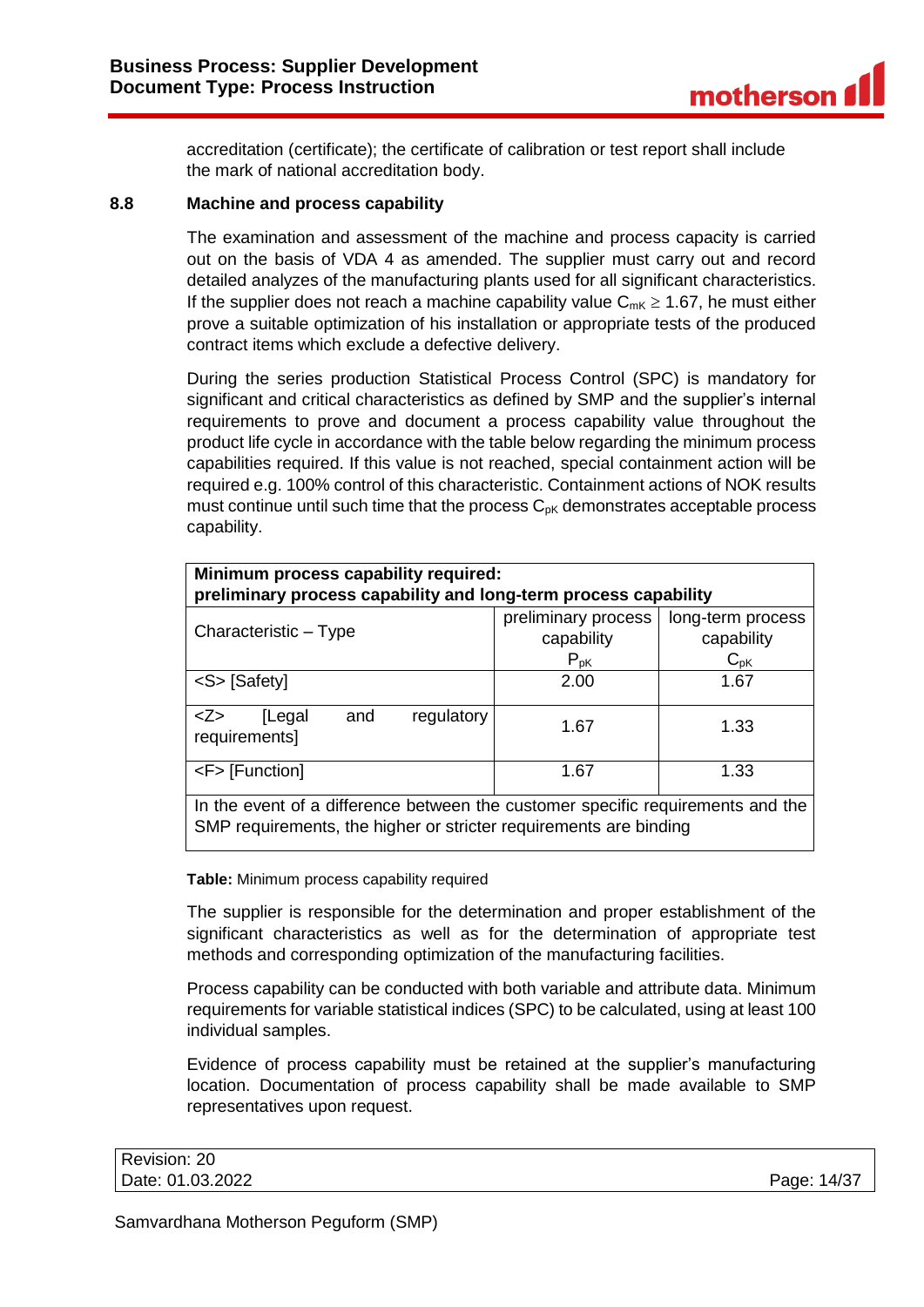### <span id="page-14-0"></span>**8.9 Ability of inspection & testing systems**

The supplier ensures that the capability, functionality and suitability of every test & measurement systems used per control plan is demonstrable. The methods of the automotive industry, as defined in the latest version, MSA manual of AIAG, VDA and relevant customer standards are to be applied by the supplier.

The following minimum requirements apply to measuring systems:

- Ability characteristics  $C_q$  &  $C_{qK}$  each 1.33
- Variable data AIAG R&R variable MSA-4, data for 3 people measuring 10 parts, 3 times.
- Attribute data AIAG MSA ATT kappa, minimum 3 operators, 50 pcs checked 3 times.
- Reproducibility & repeatability [GR & R] >10% of tolerance must be accompanied with an action plan, and SMP approval to proceed.

#### <span id="page-14-1"></span>**8.10 Tooling Management**

Suppliers shall have an established and proven system to ensure effective and efficient management of all tool and production systems as described by purchase order and appropriate supplemental documents.

The supplier shall establish preventive / predictive maintenance procedures on all tooling in order to ensure the required operational readiness. Evidence of procedure execution shall be made available upon request. All tooling shall be permanently marked so that the ownership of each item is visually apparent (whether OEM, SMP, or supplier). Evidence of the tooling identification and other requested tooling data must be provided with the product PPAP.

The supplier is responsible for the functionality of the tools while they are in use for the delivery of SMP contracted by him. This maintenance and repair include in particular all costs for maintaining the operational readiness and the elimination of all defects and damage as well as all changes and deteriorations as a result of the use at his own expense.

Preventive/predictive maintenance schedules and tool history records shall be documented and available for review.

The supplier is responsible for informing SMP before modifying or disposing of any tooling required to manufacture products for SMP.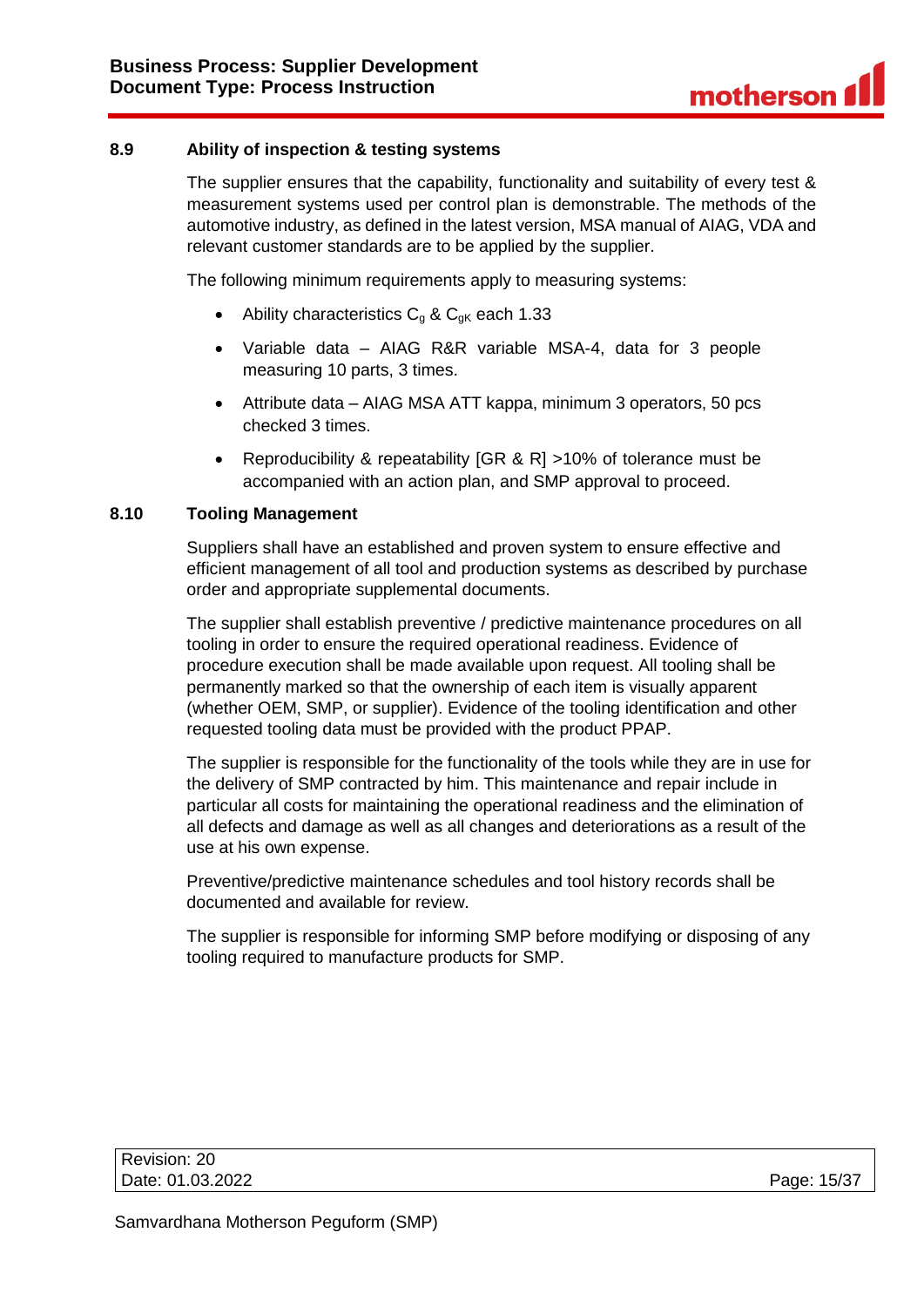# <span id="page-15-0"></span>**8.11 Packaging and Transportation**

The supplier shall ensure that the packaging conforms to SMP (and customer) requirements and is approved by SMP. All packaging must meet basic standards for goods protection and carriage. The packaging should withstand the mechanical, climatic, biotic and chemical stresses to which they are exposed during transport, storage and cargo handling. All packaging must also conform to appropriate health and safety, environmental and other legal requirements.

SMP and suppliers shall agree upon the product identification and packaging plan during APQP, including the following requirements:

All packaging units shall be labeled and the label shall include:

- SMP part number with engineering level and part name.
- Quantity of components within the box or packaging unit
- Supplier name with appropriate SMP supplier code.
- Lot traceability number and date This number shall be directly linked to the delivery note supplied. Identification shall permit traceability back to specific supplier manufacturing and inspection records.
- All component packaging must comply with all legal, and/or customer specified safety information unless specified in writing by SMP.
- Additional traceability requirements at SMP's request.
- Expiry date, if appropriate.
- A bar coded label applied to each packaging unit. SMP facilities may specify their own bar-coding formats. Suppliers shall meet the barcode requirements of the SMP location they are shipping to.

Suppliers providing product to multiple operating units, on a global scale, shall work with each of the locations to ensure that the packaging is sufficiently robust to withstand shipment by sea and arrive on time without damage. Each container, rack, box, or pallet of material shipped to SMP shall be identified as per the SMP specific requirements and agreed during APQP.

The supplier must contact SMP site to obtain the latest site-specific packaging approval form. Packaging approval form must be completed and submitted for signature by the appropriate SMP personnel. The supplier shall maintain signed form available for review at request.

In order to ensure that the supplier's products are transported in a manner that prevents damage or deterioration, supplier is responsible for maintaining written instructions detailing proper packaging, storage, and shipping of its products that conforms to SMP's requirements.

The supplier shall meet the requirements of SMP with regard to the use, control and supply of returnable packaging.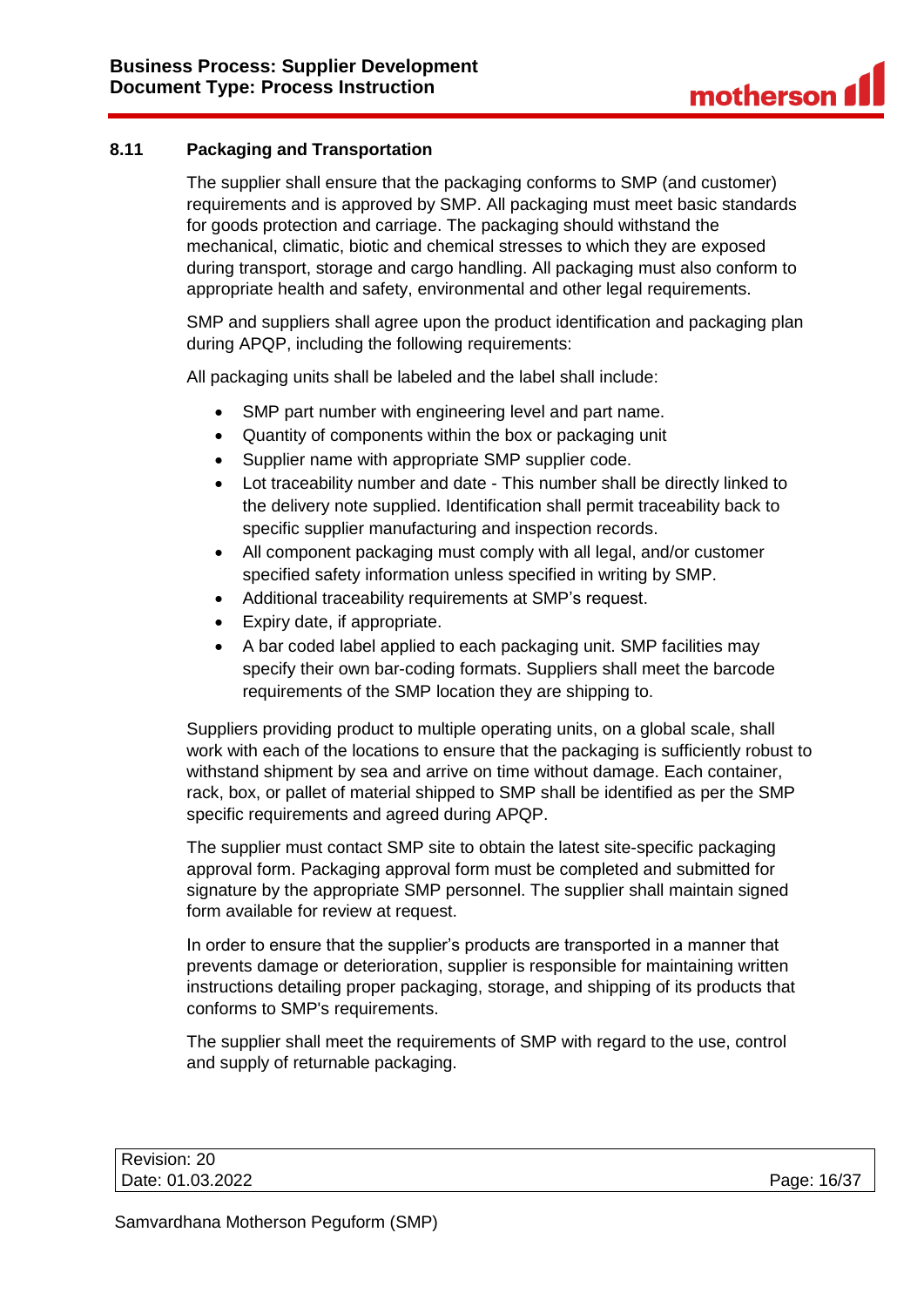SMP expects their suppliers to conduct periodic documented audits on packaged material. Evidence of these audits shall be retained with other lot inspection documentation.

Where the supplier is responsible for the shipment of components to SMP, they shall consign with a proven and certified company which has enough experience in handling the shipment and knowledge of all other applicable legal obligations with regards to the handling of import- / export tariff and duty requirements to ensure prompt and safe delivery of product to SMP.

In case of special transport requirements (e.g. paint, chemicals, electronical components), the supplier shall ensure the required inter-storage and transport condition complies with paint and chemical or electrical materials temperature requirements. These requirements must be verified either by thermo-script or other appropriate methods.

For materials with a limited shelf life, the expiry date must be visible on each container (label) and on each delivery note for each of the affected materials.

The proper execution of the contract items shall be certified with an inspection certificate according to DIN EN 10204 3.1 and shall be enclosed with the delivery documents of each delivery from a production lot.

### <span id="page-16-0"></span>**8.12 Sub-Supplier Management**

Suppliers of SMP shall have capabilities to manage their respective suppliers including APQP disciplines and periodic auditing. SMP, when it deems necessary, will audit the critical processes of the sub-suppliers to assure that proper controls are in place throughout the entire supply chain.

Suppliers shall maintain a supplier management system including tracking the quality and delivery performance of their suppliers. Suppliers shall be able to demonstrate that they manage their supplier's issues through documented corrective actions and verification activities.

Suppliers to SMP shall require their sub-suppliers to conform to the requirements described in this manual. Suppliers of SMP shall ensure critical processes are adequately audited and managed. Suppliers shall ensure that all applicable legal requirement and customer specific requirements are rolled down through their supply chain.

If during production of sub-assemblies articles and/or suppliers are used, which have been specified by SMP, the supplier is not released from his responsibility for a perfect execution of the respective contract object. In this case, the responsibility for quality also lies entirely with the supplier, who must ensure quality requirements through appropriate measures.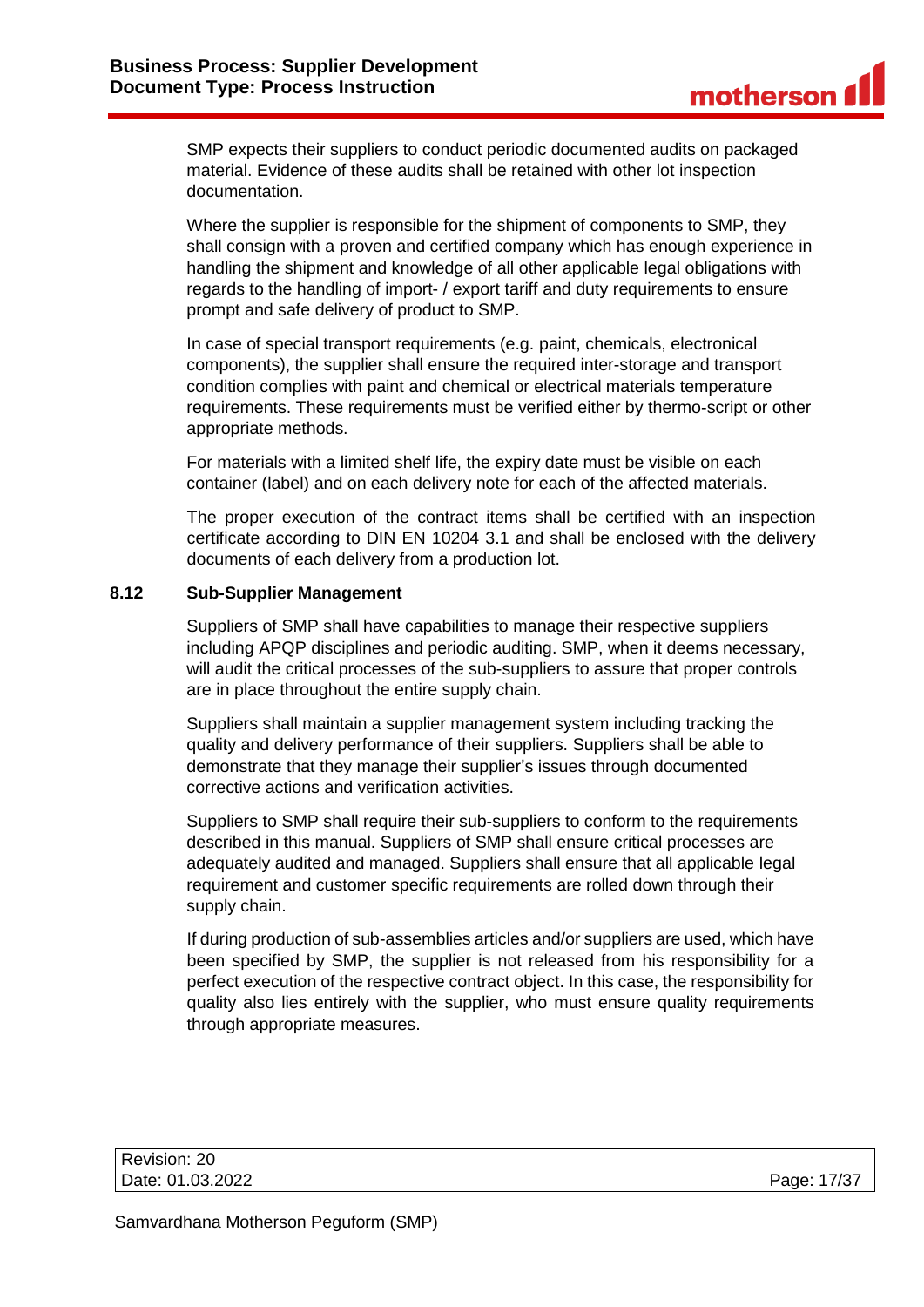### <span id="page-17-0"></span>**8.13 Production Part Approval Process (PPAP)**

The product and process approval are carried out according to sampling planning and project requirements in the form of an initial sample inspection report (ISIR) according to current VDA Volume 2 or Production Part Approval Process (PPAP) according to AIAG as well as customer specific requirements (CSR).

Sampling documents must be submitted in English or, upon request, in the SMP local language.

Suppliers shall ensure that all requirements are met before submission to SMP, including full approval status for all sub-tier PPAP submissions, including those suppliers directed by SMP and approvals for any change requests.

The PPAP release is not a deviation approval for hidden defects or deviations that were not shown or determined during the initial sampling. Later complaints as well as the withdrawal of the release are possible. If a release with conditions is issued, the deviations must be corrected and a new sampling (acc. agreement) submitted. Special measures (such as limited approval for a specific lot size) are documented in writing with the conditional release. If a rejection of the initial samples is due to deviations that were not communicated in advance, SMP reserves the right to charge for the costs of resampling and debiting the customer.

In general, initial samples or "other samples" are free of charge for sampling at SMP. Initial samples are taken from the series production process and must be delivered to SMP in series packaging with additional marking as the initial sample.

A PPAP/PPA for a component must be submitted to each SMP location in accordance with the requirements of that location.

Suppliers should contact the SMP location supplied to determine AIAG - PPAP level requirements. If no special requirements have been agreed, the level 3 will be used as a default.

For each VDA - PPA procedure, an agreement must be achieved between the supplier and SMP. The objective is an agreement on the scope, content and schedule of the PPA procedure (VDA Volume 2 - Appendix 2).

Suppliers shall only submit PPAP/PPA packages for production released drawings, and a copy of this drawing shall be included in the submission package.

Any shipment of products without first obtaining either a signed, approved part submission warrant (PSW / ISIR) or an approved engineering deviation (concession) shall classify the shipment as defective product and will be rejected and returned at the supplier's expense.

If the sampling of the contents of the package is **not customer-ready** (**red**) on the basis of the test results, missing parts or documents, caused by supplier a processing fee will be charged for the resulting administrative expenses.

After setting the sample documentation by the supplier, SMP generally only assigns the Interim Approval (yellow) to parts that are in are in line with the agreed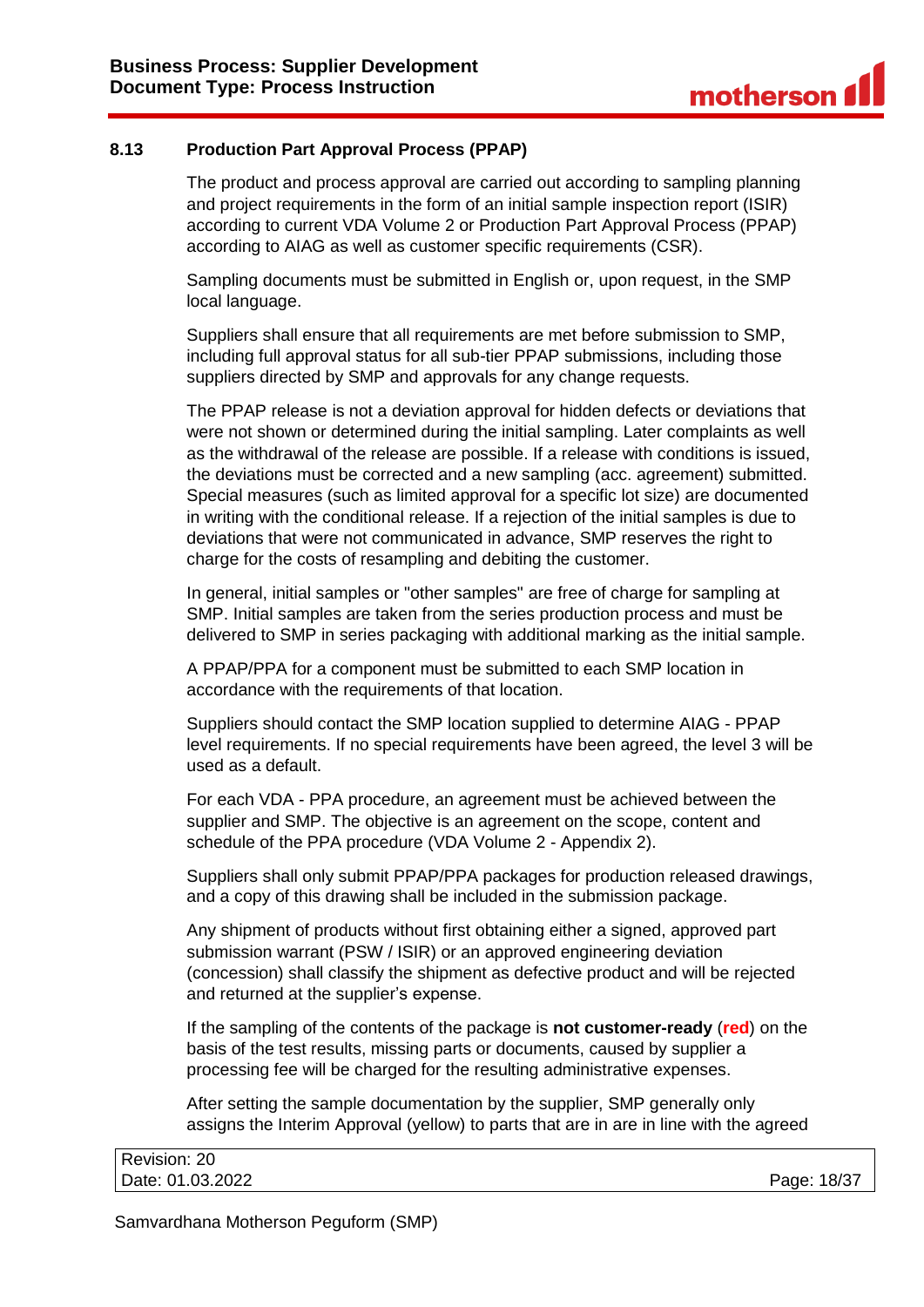specification. A full Approval (green) towards the supplier is only issued after SMP has received the full Approval (green) from its customer (OEM).

### **PPAP Process Requirements**

When preparing a PPAP (PPAP process), the supplier shall assure the following as applicable to the submission:

- Each initial sampling for SMP shall first require process approval by the supplier which is already scheduled in the project planning phase and conducted by employees of the supplier who have the requisite skills and qualifications.
- Compliance with the agreed deadlines for initial sampling: Fulfilment of the contract shall include both, the receipt of the parts complying with the specifications at the SMP plant as well as the provision of the required documentation at the agreed submission level.
- Special layout set-ups for dimensions must be approved by customer before PPAP submission.
- Dimensional results of the part layout of all drawing dimensions for 5 parts for each cavity. Tools with 3 or more cavities, 3 parts from each cavity. The sample belonging to the batch, must be marked as the initial sample and made available to the corresponding contact person at SMP.
- Samples parts for the Production Validation (PV) have been secured and PV testing is proceeding to the agreed schedule.
- IMDS data is submitted to proper IMDS location and approved prior to initial sample submission (acceptance of the IMDS data to be included in PPAP)
- A preliminary Run @ Rate has been performed and the production rate is acceptable to meet the launch curve at the necessary quality level.
- The supplier (to SMP) has reviewed the production capacity at all sub-suppliers (including lower tier suppliers). The production rates are sufficient to meet the launch curve at the necessary quality level.
- The gage plan has been completed and signed off by SMP giving approval to use the gage in series production.
- The launch containment plan has been agreed by SMP and has been implemented at the supplier.
- Pre-grain samples (if necessary) have been submitted to SMP. The supplier has received authorization to grain the tooling.
- Grained samples (if necessary) have been submitted to SMP.
- Process numbers match between process flow diagram, process FMEA, and control plan.
- The PPAP sample parts have been produced to the latest engineering change level and have been shipped to SMP for PPAP approval with necessary data.
- Clear labelling of the initial sample parts/shipment with a tag or "initial sample" packaging tape. Stating the order number in the shipping documents.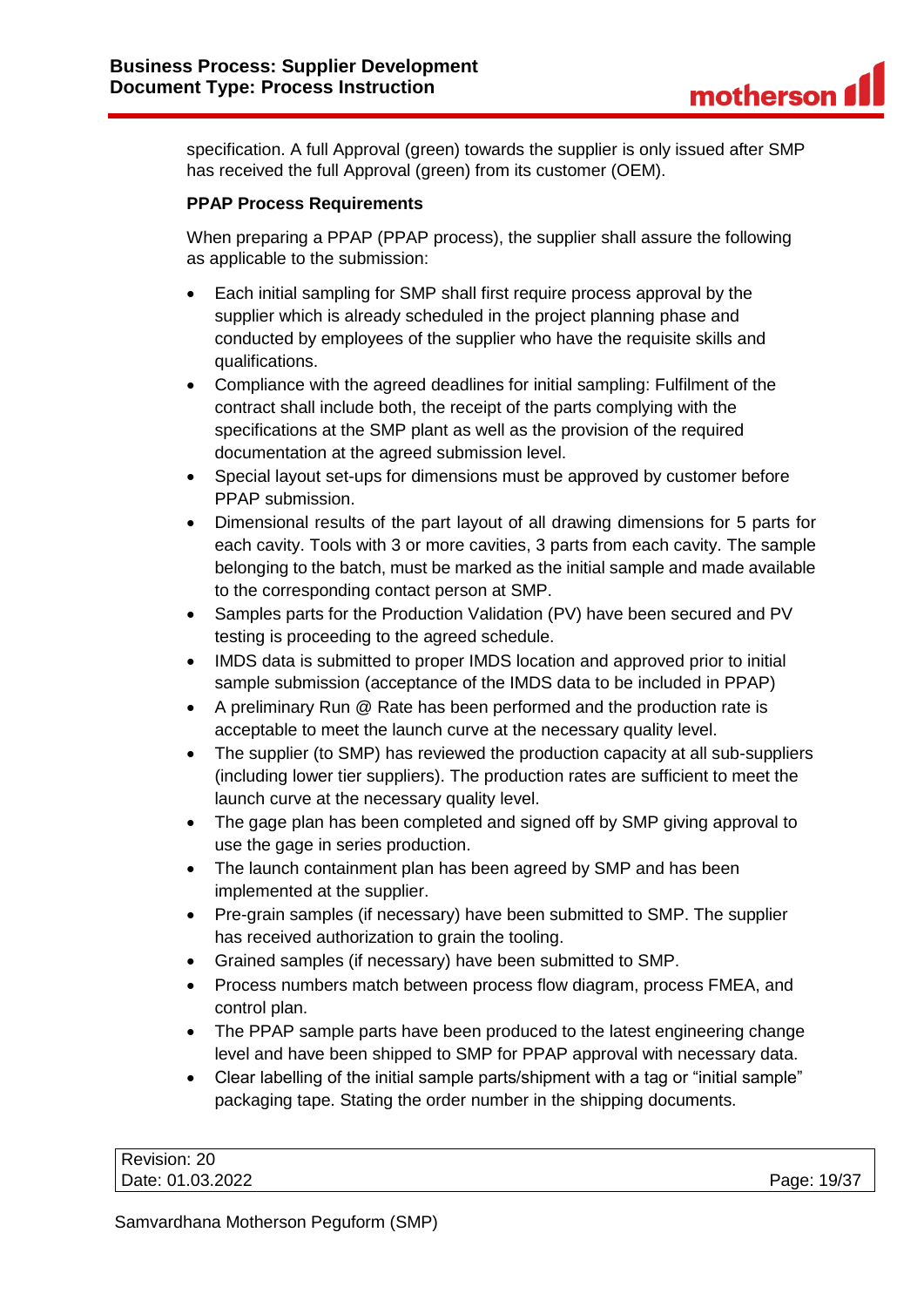- All material test results are complete, acceptable and referenced in the PPAP submission.
- All components parts and materials have received full PPAP approval from suppliers. All sub- suppliers' PPAP's are referenced within the PPAP submission.

For changes to parts and processes, the standards of VDA, Volume 2 "Trigger Matrix" shall apply, and the supplier shall be obligated to

- comply with the production processes without modifications,
- promptly inform SMP of the changes in line with VDA trigger matrix for PPF processes,
- if a change becomes necessary, to submit a request to SMP for this in writing (and within SMP specific format where applicable) and secure SMP`s prior consent to perform the change and an agreement on who will assume the costs,
- clarify the scope of sampling ahead of time,
- only perform the change or only start with the change once securing prior written consent from SMP and only perform the change after approval and consultation with SMP.

### <span id="page-19-0"></span>**8.14 IMDS / REACH**

**IMDS (International Material Data System)** refers to national and international norms, standards, laws, regulations, as well as the customer specific requirements

The supplier shall be obligated to introduce and maintain a material data system which meets the requirements of the International Material Data System ("IMDS" can be viewed and accessed at www.mdsystem.com or www.imds.de) and also, in particular, to meet the following requirements:

- Setting up a supplier IMDS account and ensuring that the employees of the supplier using the IMDS account are sufficiently qualified to do so.
- Providing SMP with the IMDS data in the scope of initial and change sampling in the appropriate system.
- Independently updating the IMDS data in compliance with the applicable legal requirements (e.g. REACH).

Supplier must provide the IMDS data for all parts including the catalog and standard parts for SMP. In case of changes, that cause an index change is an update of the IMDS with the data for "conflict minerals" required.

# **REACH (Registration, Evaluation, Authorization and Restriction of Chemicals)** as an EU chemicals regulation aims to protect human health and the environment from possible risks when handling chemicals. All products that fall within the scope of REACH manufactured in or imported into the European Union. An initial sampling releases the supplier not from constant monitoring. The supplier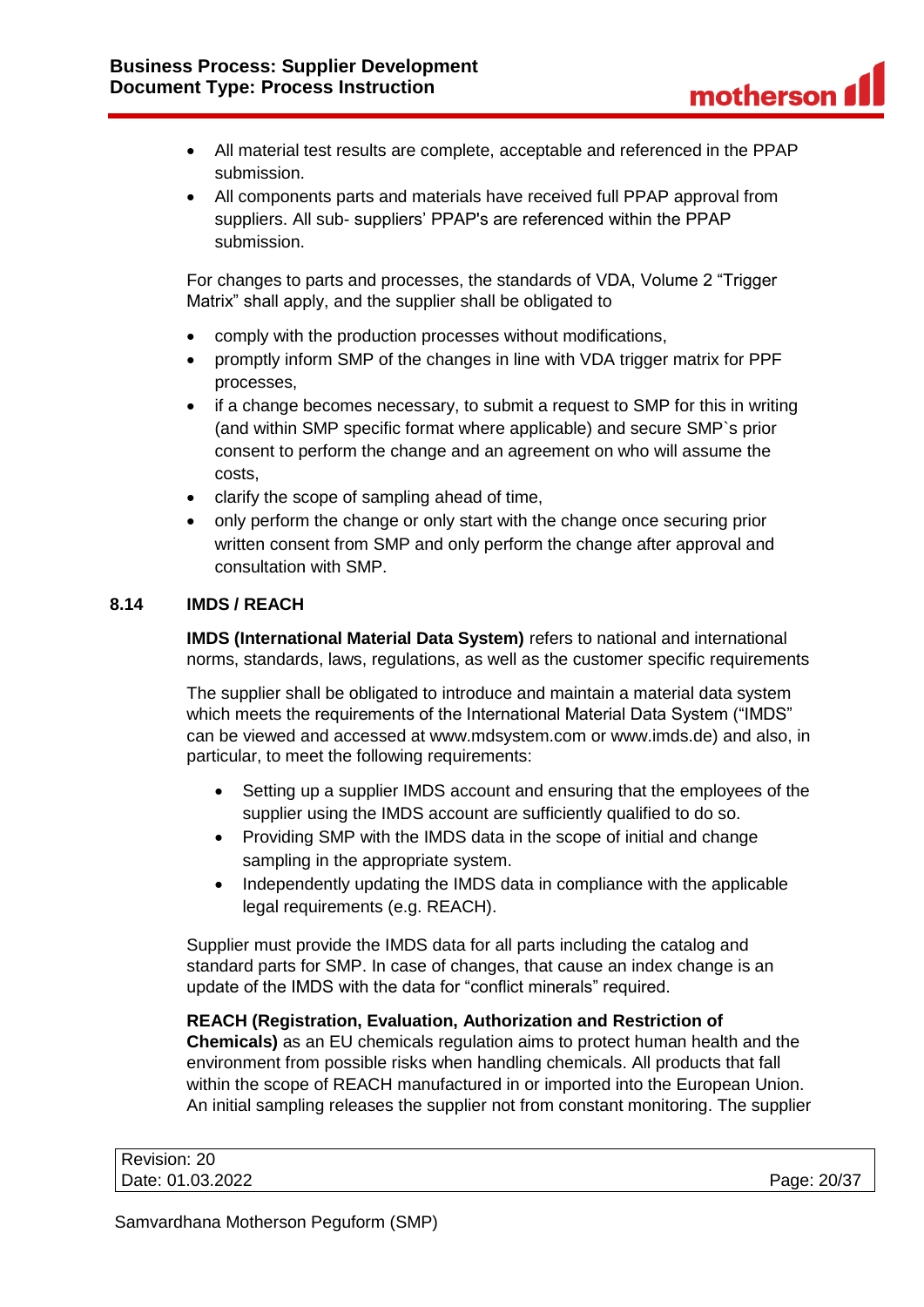shall monitor the candidate list (Annex XIV) and inform SMP on time about the changes.

The supplier is aware that non-compliance with REACH regulations or missing warning systems can cause a recall or a penalty. In this case the supplier is 100% responsible for all related costs.

### <span id="page-20-0"></span>**8.15 Usage of recycled Materials**

In general, only virgin material shall be used for the manufacture of the products delivered to SMP. The use of Post-Industrial grades, regrind and re-granulate that is available to purchase externally is NOT permitted in any case.

Should the re-use of reground material be agreed with the plant, the supplier must ensure that only waste that is produced from the processing of that specific component is used (i.e. unmixed sprues, punching waste, purged material).

The use of regrind with the virgin material must be approved and validated by SMP Product Development. The material flow of the regrind must be documented in the product release process. The allowed share of the % of regrind in proportion to virgin material used must be noted in the drawing and declared in the IMDS (i.e. maximum 5%).

For safety-relevant components, only 100% virgin material can be used and the use of any other grades or mixing with regrind is **strictly prohibited**.

### <span id="page-20-1"></span>**8.16 Conflict Minerals**

With the introduction of the "Dodd - Frank Act" in 2012 (Conflict Minerals by section 1502), EU Regulation of conflict minerals (2017) and UK Modern Slavery Act (2017) the required Information regarding the conflict minerals, substances of concern and minerals from Conflict-Affected and High-Risk Areas through the supply chain shall be reported.

Under legislation which came into effect in 2012, manufacturers who file certain reports with the U.S. Securities and Exchange Commission (SEC) must disclose whether products they manufacture, or contract to manufacture, contain conflict minerals that come from sources that support or fund inhumane treatment in the region of the Democratic Republic of the Congo or an adjoining country.

In order to guarantee compliance with SEC regulations, SMP must request information from each affected supplier regarding the use of conflict minerals. Any supplier contacted by SMP, must support SMP by accurately providing all requested data and CMRT reports annually.

Additional information on conflict minerals reporting can be found by clicking on either of these two links:

[http://www.aiag.org](http://www.aiag.org/) or [http://www.conflict-minerals.com](http://www.conflict-minerals.com/)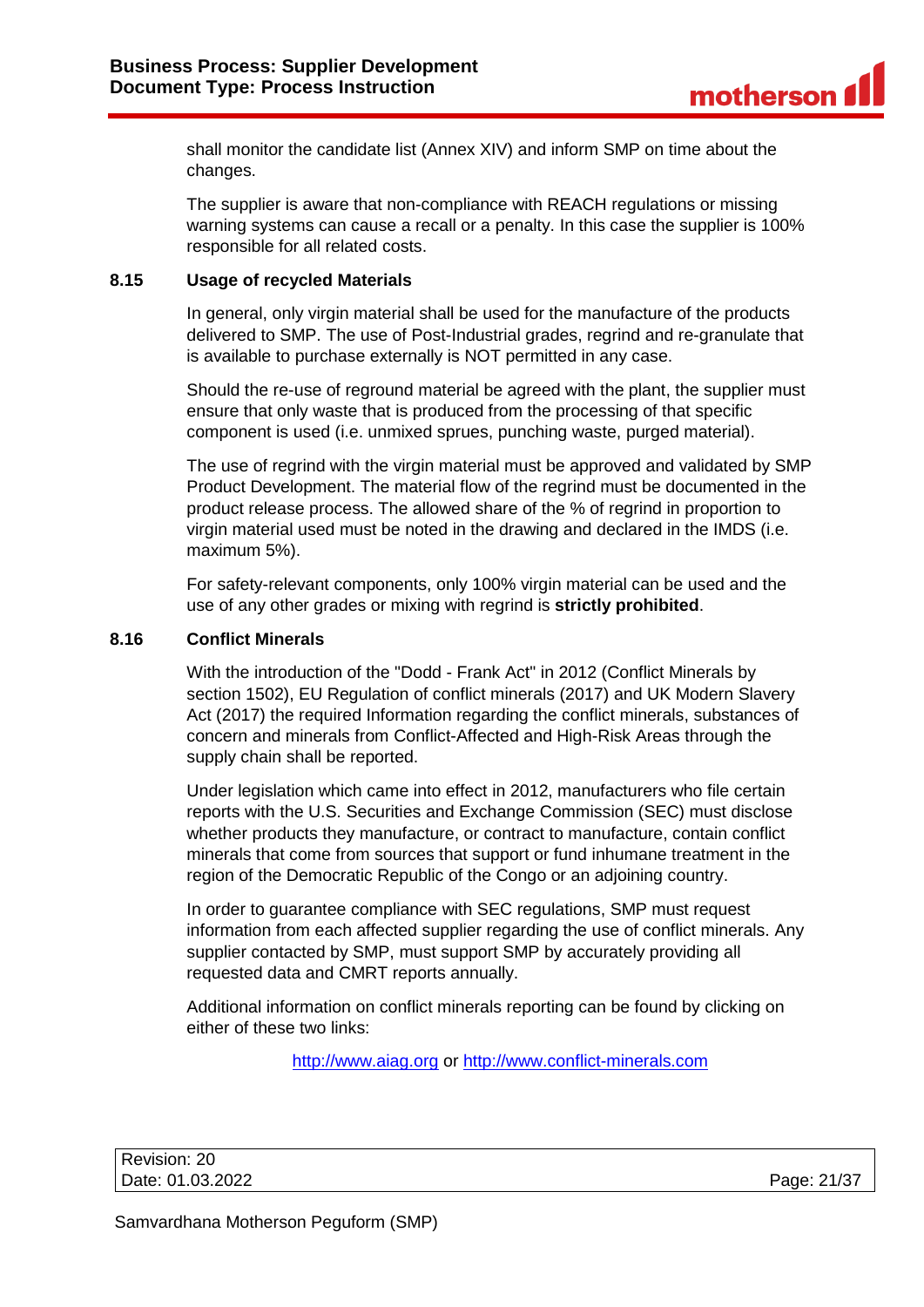# <span id="page-21-0"></span>**8.17 Customs and Foreign Trade Regulations**

If necessary, the supplier shall issue a long-term supplier declaration according to European foreign trade legislation. The provision of all necessary information is mandatory. If the conditions for a (long-term) supplier declaration are not met, the minimum requirement is the country of origin and the HTS Code. It may be necessary to obtain a certificate of origin from the responsible authority, which must be provided free-of-charge.

| Proofs about Country of Origin from supplier                    |                                                                                                                                    |                                                                                                          |  |
|-----------------------------------------------------------------|------------------------------------------------------------------------------------------------------------------------------------|----------------------------------------------------------------------------------------------------------|--|
|                                                                 | <b>Supplier from EU</b>                                                                                                            | <b>Other suppliers</b><br>(non EU Countries)                                                             |  |
| <b>SMP USA</b>                                                  | Certificate of Origin / all 6 months                                                                                               | Certificate of Origin / all 6 Months                                                                     |  |
| <b>SMP Mexico</b>                                               | Certificate of Origin / all 6 months                                                                                               | Certificate of Origin / all 6 Months                                                                     |  |
| <b>SMP in Europe</b><br>Germany / Hungary /<br>Slovakia/Iberica | Long term-suppliers declaration /<br>single suppliers declaration if just a<br>single shipment / suppliers from<br>Turkey = $AT.R$ | Certificate of Origin with every<br>shipment or information about<br>Country of Origin at Import Invoice |  |
| <b>SMP Serbia</b>                                               | EUR1 with every shipment (or<br>declaration of Origin at the invoice)                                                              | Certificate of Origin                                                                                    |  |

For more information, check the following document: *"Appendix N - Customs and Foreign Trade Regulations"*

# <span id="page-21-1"></span>**8.18 Launch Containment (Safe-Launch)**

In order to identify possible problems in new processes at an early stage, a safe launch process has to be planned and implemented. During the safe launch period, monitoring and testing are performed at an increased rate. The safe launch phase usually ends 90 days after the customer SOP, but it can also result from a specific quantity of the product. Error-free deliveries during the safe launch phase as well as the fulfillment of all agreed criteria qualify the product for withdrawal from the safe launch process.

In the event of errors during the safe launch phase, the supplier must implement a quality wall and establish containment stations, which must be offline, separate and independent of the normal manufacturing process and at the end of the process.

### <span id="page-21-2"></span>**8.19 Document and Product Sample Retention**

The supplier shall provide to SMP and retain master samples from each activity, die, cavity, pattern for the same period as production part approval records or until a new master sample is produced for the same part number subject to SMP PPAP

| Revision: 20     |             |
|------------------|-------------|
| Date: 01.03.2022 | Page: 22/37 |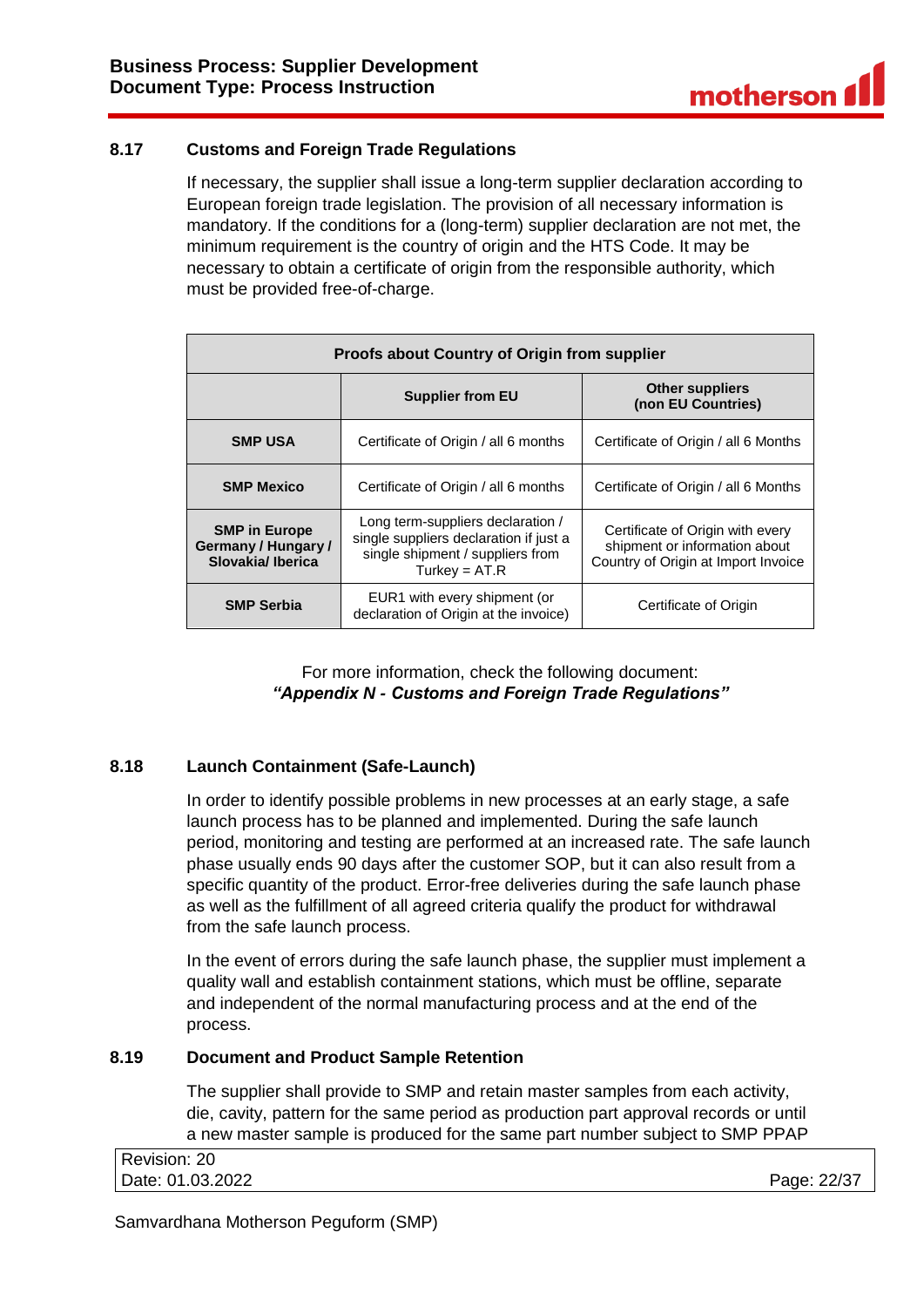approval. 6 samples or 2 from each cavity are to be selected from a significant production process run, with a production quantity to total a minimum of 300 consecutive parts, unless authorized in writing by an SMP authorized representative. The samples are to be randomly selected, identified, and used for the measurements provided in dimensional results of the PPAP documentation.

Upon verification of the samples to the drawing requirements the 3 pcs or one of each cavity are supplied as samples with the product PPAP and the remaining parts are to be retained at the supplier. The samples shall be identified as such and shall show PPAP submission reference and SMP approval date.

#### **Document Retention**

The supplier is obliged to keep records on the basis of which all quality assurance measures actually carried out from the receipt of the order to delivery can be verified.

Per definition, all documents and records relevant for the product realization processes or for managing business processes needs to be archived according to legal, OEM and internal requirements. This includes every single revision of the document or form defined as relevant for the management system.

A requirement of the product liability law / product safety and customer specification is the marking of documents which participate in product safety. This is in addition to the marking of product / process characteristics related to product safety e.g. critical or special characteristics.

Documents with special archiving terms (DSATs) must be marked with a clearly visible **"D"** (obligatory documentation) on the cover page.

For this purpose, the following documents must be identified and clearly visible marked with **"D"** (mandatory documentation) on the cover page, so that they are subject to a special archiving term

| <b>Documents, Forms, Records</b>                 | <b>Archiving Period</b>                                                                                                                                                                      |
|--------------------------------------------------|----------------------------------------------------------------------------------------------------------------------------------------------------------------------------------------------|
| Customer (OEM) specific archiving<br>terms       | Acc. to the customer (OEM) specific requirements                                                                                                                                             |
| Legal defined archiving terms                    | Acc. the legal requirement, but typical min. 10 years (Product Liability<br>Law, Product Safety Law) or even up to 30 years (for HSE)                                                        |
| Documents with special archiving<br>terms (DSAT) | 15 years or as per OEM / customer requirement                                                                                                                                                |
| Project documentation                            | Minimum requirement results from regulations quoted<br>For reasons of convenience, archiving of the entire documentation<br>should be up to 15 years after the end of spare-parts production |

OEM requirements and regulatory requirements supersede and extend the required retention period. Parts used on multiple programs will follow the most stringent OEM document and product sample retention requirement.

Revision: 20 Date: 01.03.2022 Page: 23/37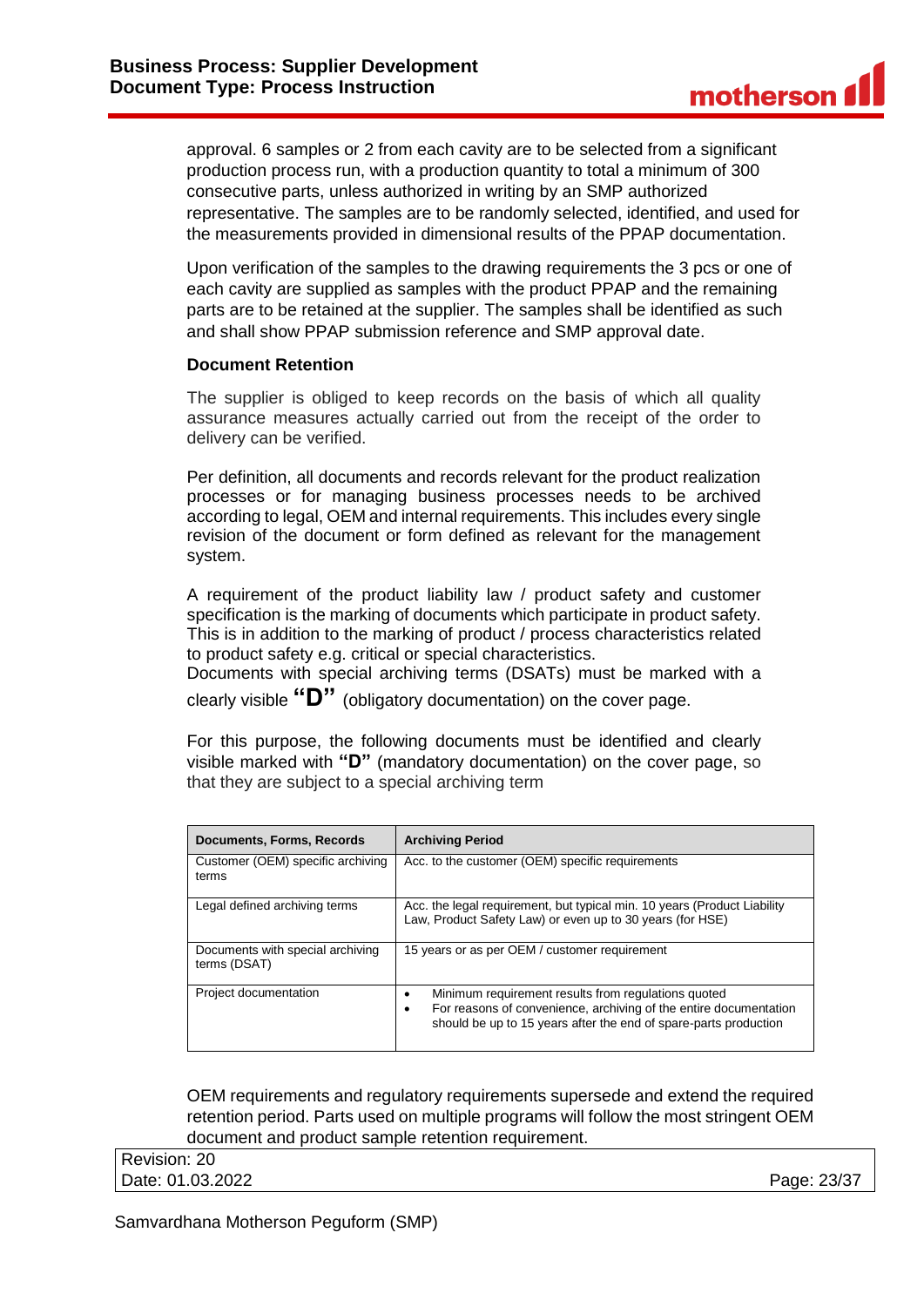### <span id="page-23-0"></span>**8.20 Customer Specific Requirements**

SMP defines its specific requirements through this global document and its regional specific appendices. In addition, SMP requires compliance to end user OEM customer specific requirements.

OEM customer specific requirements can be found on the IATF global oversight for OEM customer specific requirements. For those customers that are not listed on the IATF global oversight, please go directly to the specific customer website. If in doubt as to the end user OEM or further guidance is needed, contact your SMP purchasing or SQA contact for assistance

Supplier is responsible to complete all "special process" audits, and OEM required audits that pertain to their process on an annual basis, or as directed by the OEM requirement. The audits are to be submitted to the SMP SQA on or before the scheduled due date.

### <span id="page-23-1"></span>**9 Series Production**

### <span id="page-23-2"></span>**9.1 Production Approval and Test Equipment**

Production releases are made by the responsible and qualified persons on the basis of the production inspection plan. For this purpose, all points listed in the inspection plan are checked and confirmed in terms of their correspondence to the specifications.

Production approval takes place by identifying and storing a representative approval sample and documents signing it by the responsible person.

The signed releases remain at the workplace for the duration of their validity.

The supplier must ensure:

- The availability of the release documents at the workplace
- The availability of the approval sample and its appropriate labeling at the workplace as a reference during mass production.

The mass production of products without a valid production release is not permitted without any exception.

### <span id="page-23-3"></span>**9.2 Product and Process Control**

The regulation of the manufacturing processes must include the ongoing monitoring of the product characteristics and the parameters affecting the process. For this, methods of the statistical process regulation (SPC), where possible and expedient, are to be applied. The process parameters and product characteristics involved in the control must be documented in production control plans.

SMP requires evidence of continued stability and process ability in serial production regarding safety features and special product features (marked with  $<$ S>,  $<$ Z> and  $<$ F>), at minimum.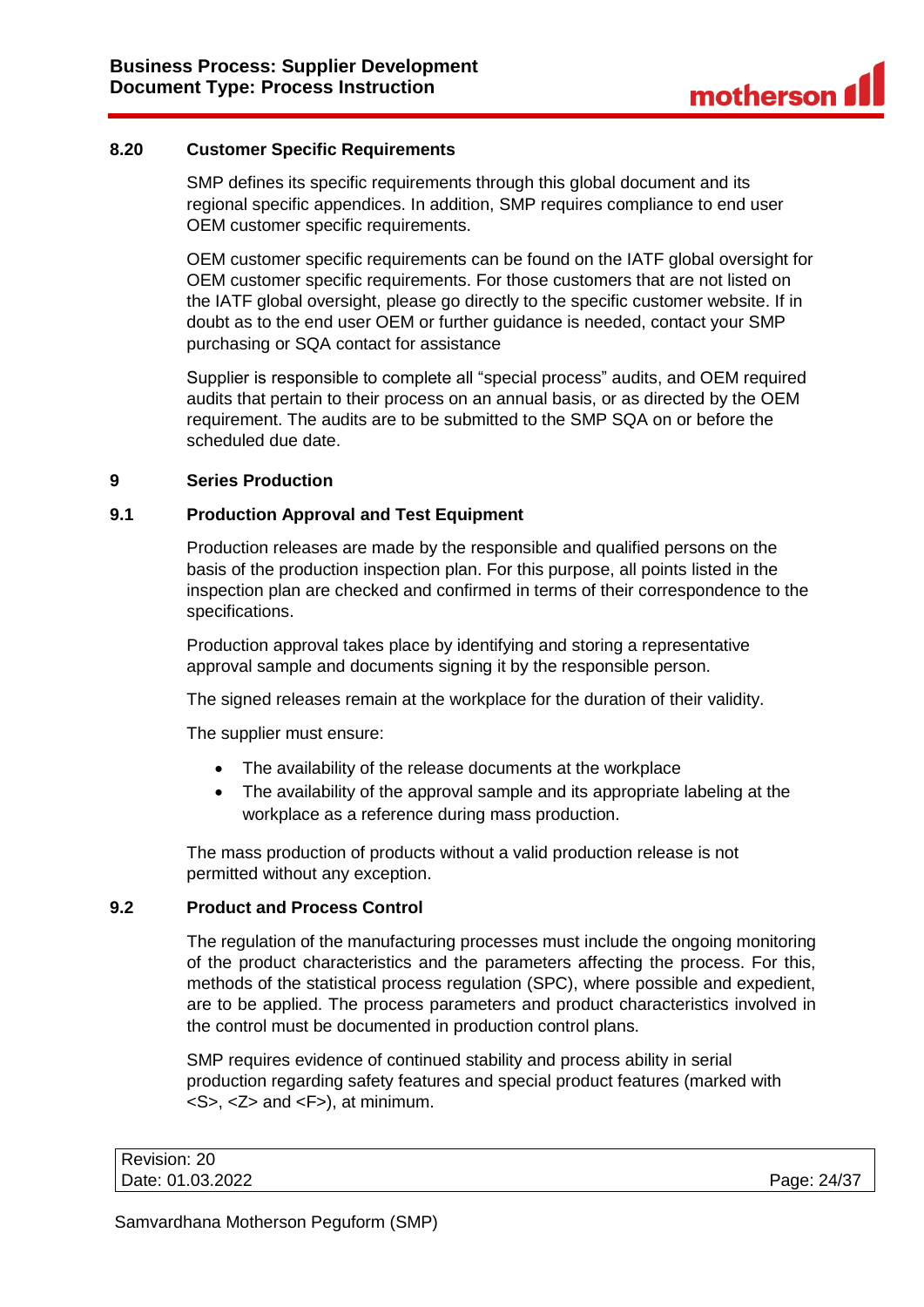Compliance documentation to safety or legal requirements shall be supplied as required. The certificate of analysis must contain the actual results of physical testing and/or measurements specified by contract.

Suppliers shall identify, document, and maintain a list of process controls, including inspection, measuring, test, and error-proofing devices. That includes the primary process control and the approved back-up or alternate methods.

Error proofing devices shall be tested to failure or simulated failure at the beginning of each shift at a minimum when feasible, otherwise according to the control plan.

In case of temporary change of process control, the supplier shall document the process that manages the use of alternate control methods. The organization shall include in this process, based on risk analysis (such as FMEA), severity, and the internal approvals to be obtained prior to production implantations of the alternate control method. Before shipping product that was inspected or tested using the alternate method, if required, the organization shall obtain approval from the customer(s). The organization shall maintain and periodically review a list of approved alternate process control methods that are referenced in the control plan.

Standard work instructions shall be available for each alternate process control method. The organization shall review the operation of alternate process controls on a daily basis, at a minimum, to verify implementation of standard work with the goal to return to the standard process as defined by the control plan as soon as possible. The organization shall implement traceability of all product produced while any alternate process control devices or processes are being used (e.g., verification and retention of first piece and last piece from every shift).

# <span id="page-24-0"></span>**9.3 Color Standard & Color Matching**

Suppliers of colored parts or components and suppliers of paints, coatings, pigments, master batches and other colorants shall use only SMP or its customers' approved color masters to develop color formulations or to determine the acceptance of colored materials. The supplier is responsible to verify that the master is current.

The supplier shall have dual sets of color masters whenever possible. A color standard shall be stored in a manner to maintain color integrity.

The color measuring devices and the color target values specified during the color matching process must be coordinated and approved by SMP. Any changes to the measuring devices or target values must be approved by responsible SQA.

Visual and analytical evaluation of color and gloss shall be made in compliance with customer requirements. Contact the relevant SMP plant for information.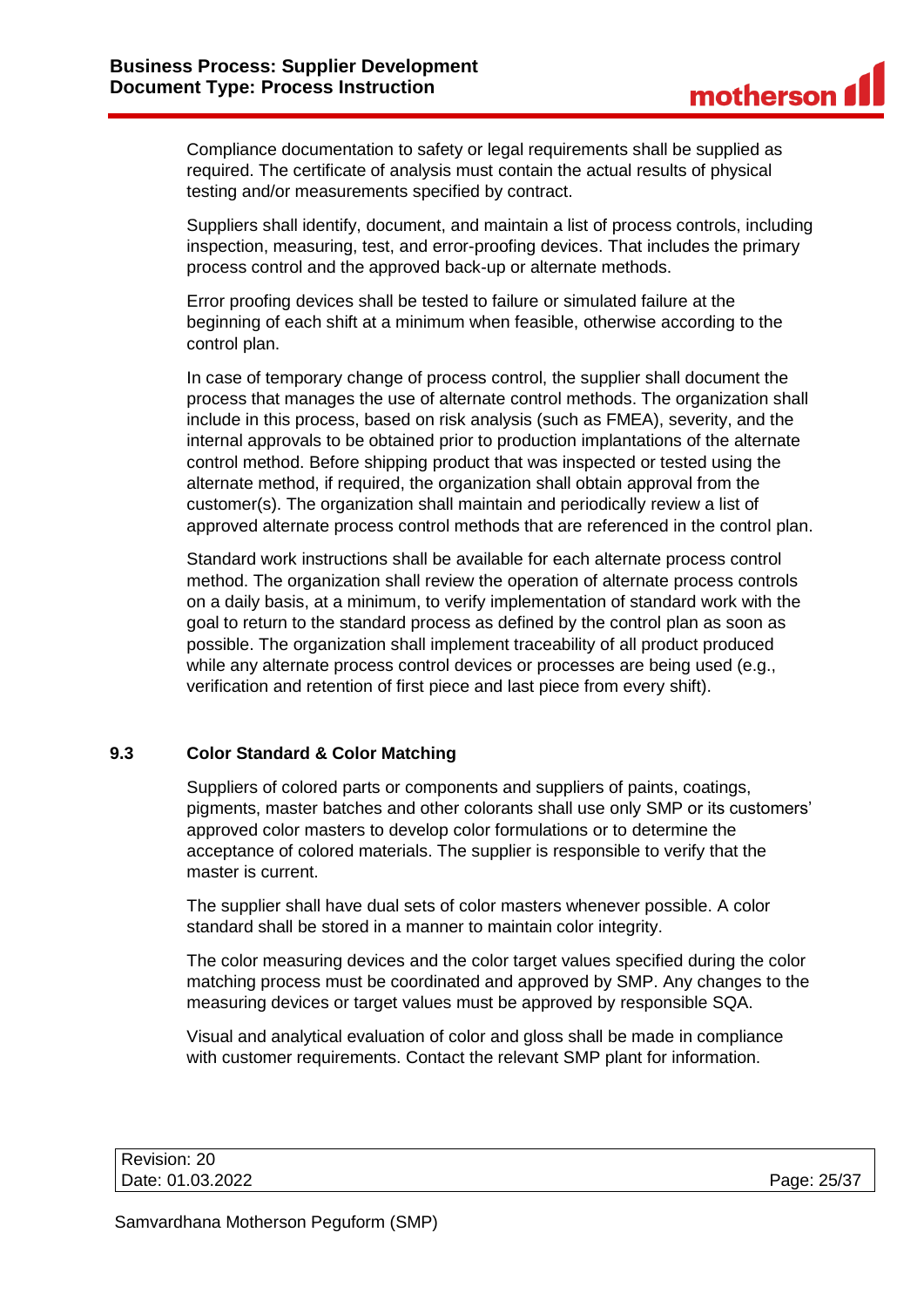### <span id="page-25-0"></span>**9.4 Maintenance**

By means of a preventive maintenance program, the supplier ensures the necessary operational readiness and the ability of the equipment and installation. In the case of unforeseen failures, SMP shall be informed immediately and directly, and a plan of action shall be provided to guarantee the supply chain.

### <span id="page-25-1"></span>**9.5 Traceability**

To ensure the traceability of supply items, the supplier shall be obligated to

- establish an effective batch/lot definition and traceability procedure, in such a way that the delivered products can be traced back to the raw material.
- ensure that the system for tracing all parts and/or supply items meets the following requirements:
	- 1) Suppliers shall ensure that their lot traceability system maintains its integrity throughout the entire extended supply chain, including supplier order supplier number, supplier batch number, shift, production line, inspection documents, raw material and purchased components/products
	- 2) The batch numbers/date codes must be stated on each packaging unit
	- 3) The batch numbers/date codes must be delivered in the order they were produced, i.e. the "First In-First Out" ("FIFO") principle for the parts and/or supply items must be adhered to for stocking and storage
	- 4) The shipper number will be linked to the batch/lot traceability procedure in such a way that the delivered product can be traced back to the raw material.
- improve or stabilize quality, and thanks to the traceability of the supply items, enable quick containment of defective parts,

SMP reserves the right to submit complaints for parts that it receives that are not suitably labelled for traceability at the supplier's expense.

# <span id="page-25-2"></span>**9.6 Requalification (Annual Validation)**

In order to demonstrate a steady level of quality, the supplier is obliged to carry out requalification tests according to customer-specific requirements at regular intervals (one (1) year after SMP's approval of the PPAP submission, then annually)

All products must be checked to a complete material, dimension and function test in accordance with the production control plans (considering the applicable customer specifications and standard requirements). The supplier must ensure the results of the requalification test and submit it to SMP for approval. In special cases, a written agreement can be made between the supplier and SMP to determine the scope and frequency of the requalification test on a case-by-case basis.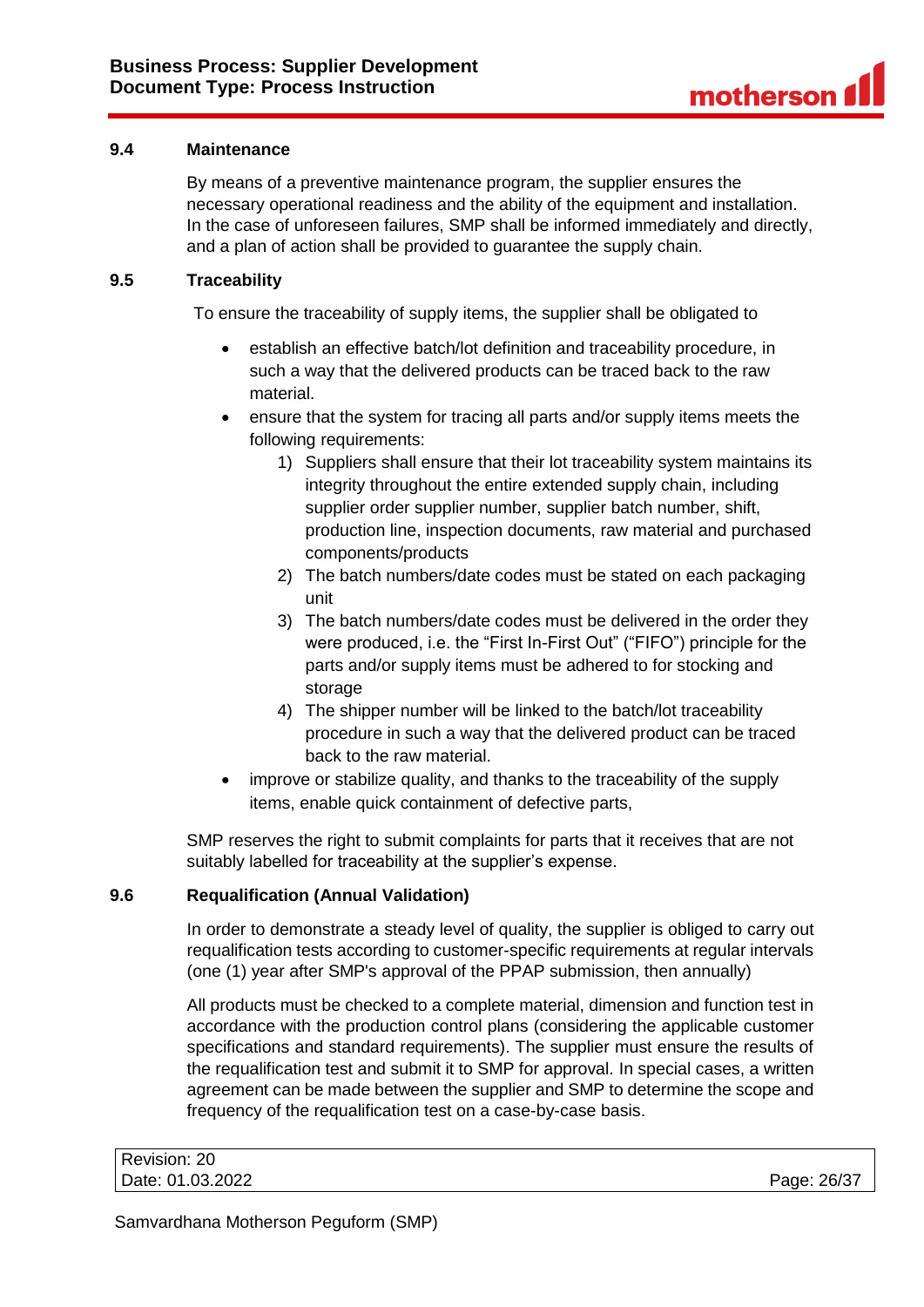# <span id="page-26-0"></span>**9.7 Change-Management**

All modifications in the production process and product must be notified by the supplier to the respective SMP contact person for the PPA process before implementation. Supplier must obtain SMP approval and changes must be controlled through the APQP and PPAP process. SMP determines requirements. Unless otherwise agreed, the supplier must proceed according to the following table:

| <b>Trigger</b>                                   | <b>SMP</b> specialist<br>for PPA<br>Process (SQA) | <b>SMP</b><br>Purchasing | <b>SMP</b><br>Logistics |
|--------------------------------------------------|---------------------------------------------------|--------------------------|-------------------------|
| New parts                                        | D                                                 |                          |                         |
| Product modification incl material modification  | D                                                 | A                        |                         |
| (approved by Product Developement)               |                                                   |                          |                         |
| Production relocation                            | D                                                 | А                        | A                       |
| Production process modification                  |                                                   |                          |                         |
| (inclunding modification to the logistical value | D                                                 |                          | А                       |
| chain)                                           |                                                   |                          |                         |
| Test process modification                        | A                                                 |                          |                         |
| Part number revision change                      | D                                                 | А                        | А                       |
| Production stoppage for more than 12 months      | D                                                 |                          |                         |
| Use of new, modified or replacement tools (not   | D                                                 | A                        |                         |
| applicable for metal cutting tools)              |                                                   |                          |                         |
| Change of sub-suplier                            | D                                                 | A                        |                         |
| Change in sub-suplier locations                  | D                                                 | А                        |                         |
| Modification in sub-suppliers parts (prurchased  | D                                                 |                          |                         |
| parts)                                           |                                                   |                          |                         |
| Failed requalification test.                     | D                                                 |                          |                         |

D = Execution of PPA Process by the supplier

A = Obligation of disclosure in written form by the supplier to SMP specialist department. Implementation and scope of the PPA Process is decided by SMP specialist department

The supplier has to keep a parts history for each component. The parts history must contain the start date of every change in the process chain with reference to the delivery note number of the first delivery in order to ensure traceability.

These requirements are mandatory for the whole supply chain. All tier supplier levels the change management must be controlled in the same way. All changes must be marked visually with special label, agreed by local SMP production site.

### <span id="page-26-1"></span>**9.8 Audits**

# <span id="page-26-2"></span>9.8.1 **Manufacturing Process Audit**

Supplier shall audit all manufacturing processes over each three-year calendar period to determine their effectiveness and efficiency using customer specific required approaches for process audits. Where not defined by customer, the organization shall determine the risk-based approach to be used.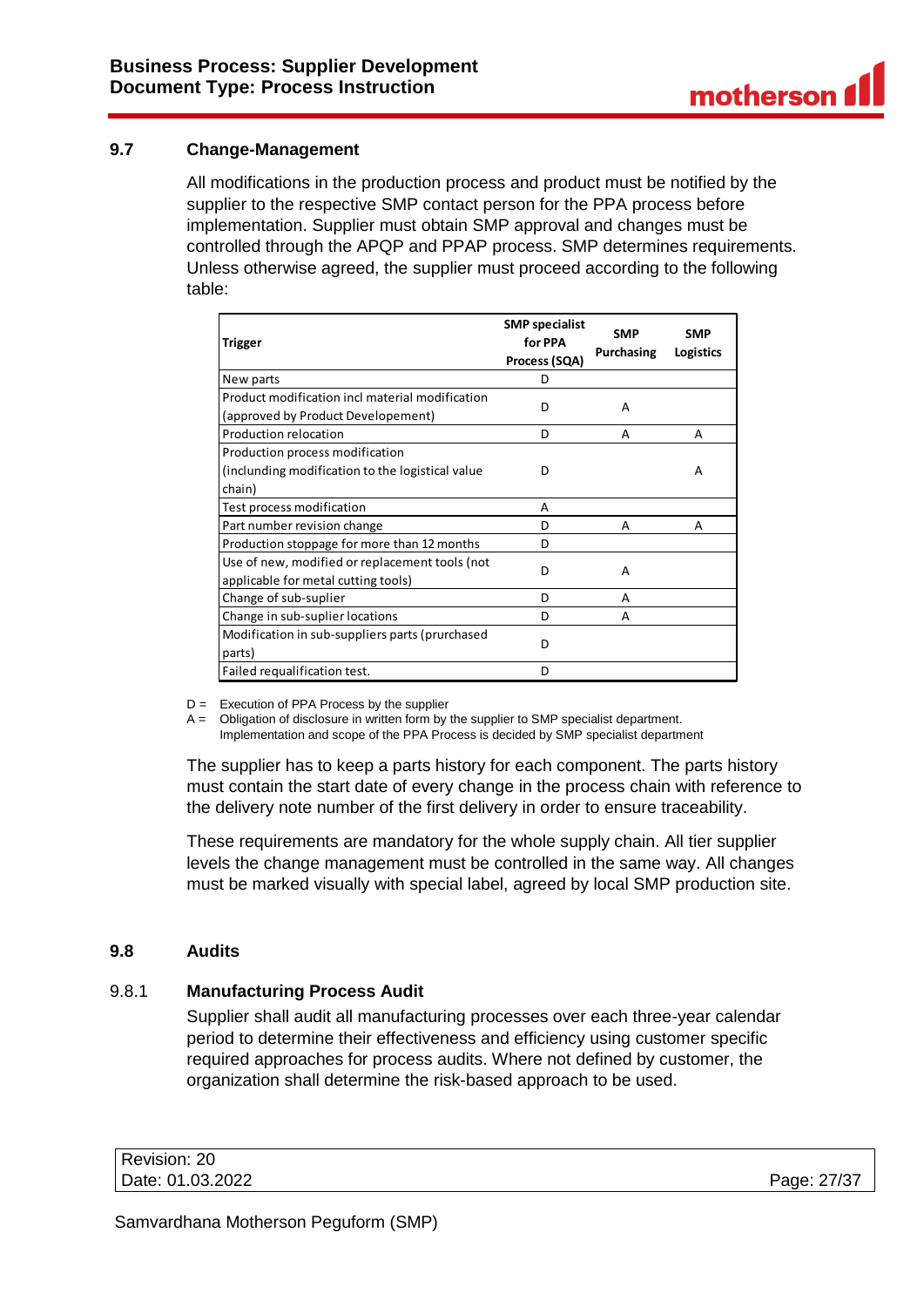# <span id="page-27-0"></span>9.8.2 **Layered Process Audit**

The supplier must conduct Layered Process Audits (LPA), the aim of which is to ensure consistent application and execution of standards. LPA are to be performed by operational managers. LPA shall be implemented for all operational areas (manufacturing, logistic, maintenance). All shifts shall be audited.

### <span id="page-27-1"></span>9.8.3 **Product Audit**

The Supplier shall audit products using OEM customer specific required approaches at appropriate stages of production and delivery to verify conformity to specified requirements. Where not defined by the customer, the organization shall define the risk-based approach to be used. Any quality issues that may result in non-conforming products shipped to SMP or reaching SMP customer must be contained and corrected at the supplier's location. The supplier shall implement a quality wall and establish containment stations, which must be off-line, separate, and independently checked from the normal manufacturing process and located at end of process.

### <span id="page-27-2"></span>**9.9 Complaint Management**

When suspect / non-conforming product or delivery or service issue is identified, it is the supplier's responsibility to contain product, replace suspect / non-conforming product, and implement actions to permanently correct and prevent occurrence.

The supplier is obliged to inform himself about his quality level (SPES) and to take measures to meet the zero-fault objectives.

General concern management expectations:

- SMP Quality, Logistics or Purchasing may require a supplier to implement independent containment activity if the severity of the performance issues deems it appropriate
- Supplier must respond to the non-conforming material as per the general non-conforming material concern management requirements and all defective material report type requirements.
- All communication regarding the nonconformance should include the DMR report number.
- An administrative fee, and all associated costs will be charged to supplier. Administration fee will be charged at cost defined in the region. All costs associated with shipping, handling, processing, reworking, inspecting, and replacing defective material, including the costs of warranty and of valueadded operations prior to discovery of the defect shall be charged to, and paid by, the supplier.
- Response to all types of defective materials reports must be submitted in the required timing electronically through the sites quality management system or by email to the local responsible person in the plant.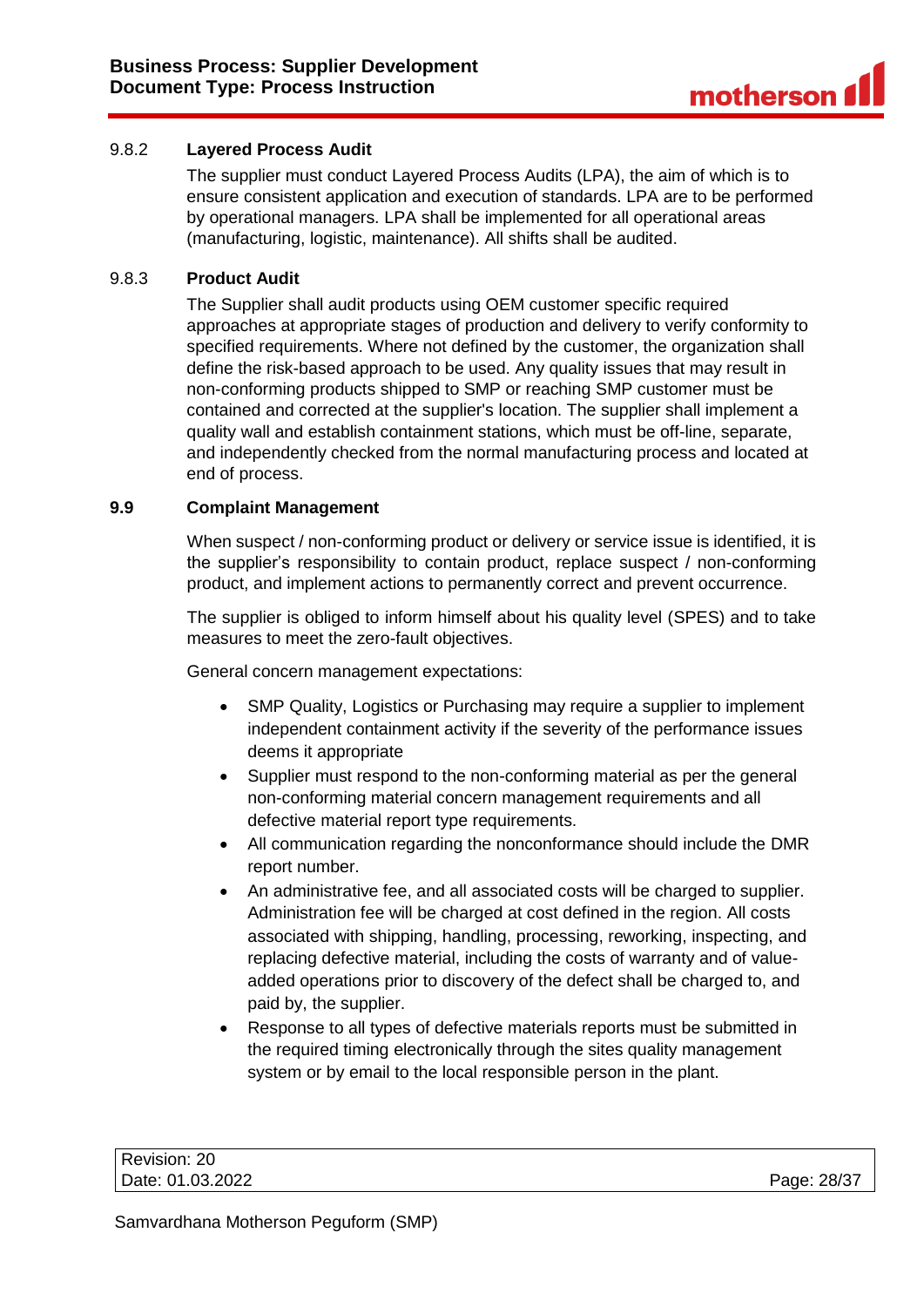- Corrective actions will be provided in the corrective actions 8D format. All problem-solving tools used and effectiveness of corrective actions must be reported.
- All non-conforming products or service corrective actions result will be reflected in the supplier FMEA and control plans, and lessons learned documents.
- All DMR types will be reported for the supplier monthly performance rating.
- All applicable number of defects will be reported to calculate supplier PPM, in the monthly year to month supplier performance rating system.
- Disposition and corrective action response timing will be tracked, late responses will be reported to calculate the on-time response score in the supplier performance rating system.
- The suppliers' organizations shall have a documented problem-solving process which shall include initial containment as well documented by the use of a containment worksheet or similar

# <span id="page-28-0"></span>9.9.1 **Defective Material Reports and Actions**

### **DMR** – (**D**efective **M**aterial **R**eport)

Description: Report of supplier non-conforming material – problem detected in the SMP incoming inspection

### **DMRL** – (**D**efective **M**aterial **R**eport **L**ine)

Description: Report of supplier non-conforming material – problem detected in the SMP production line

# **DMRC** – (**D**efective **M**aterial **R**eport **C**ustomer)

Description: Report of supplier non-conforming material – problem detected at SMP customer. Supplier non-conforming products causing customer disruptions at the receiving plant.

# **DMRW** – (**D**efective **M**aterial **R**eport Warranty)

Description: Supplier nonconformance related to reports of non-conforming product reported during vehicle warranty term, including dealer returns, warranty, field actions, and recalls.

Customer places SMP on any special status notification, due to supplier issue, including dealer returns, warranty, field actions, and recalls. Special status notification includes 3rd party containment, recall and new business hold due to supplier defective material found in Warranty.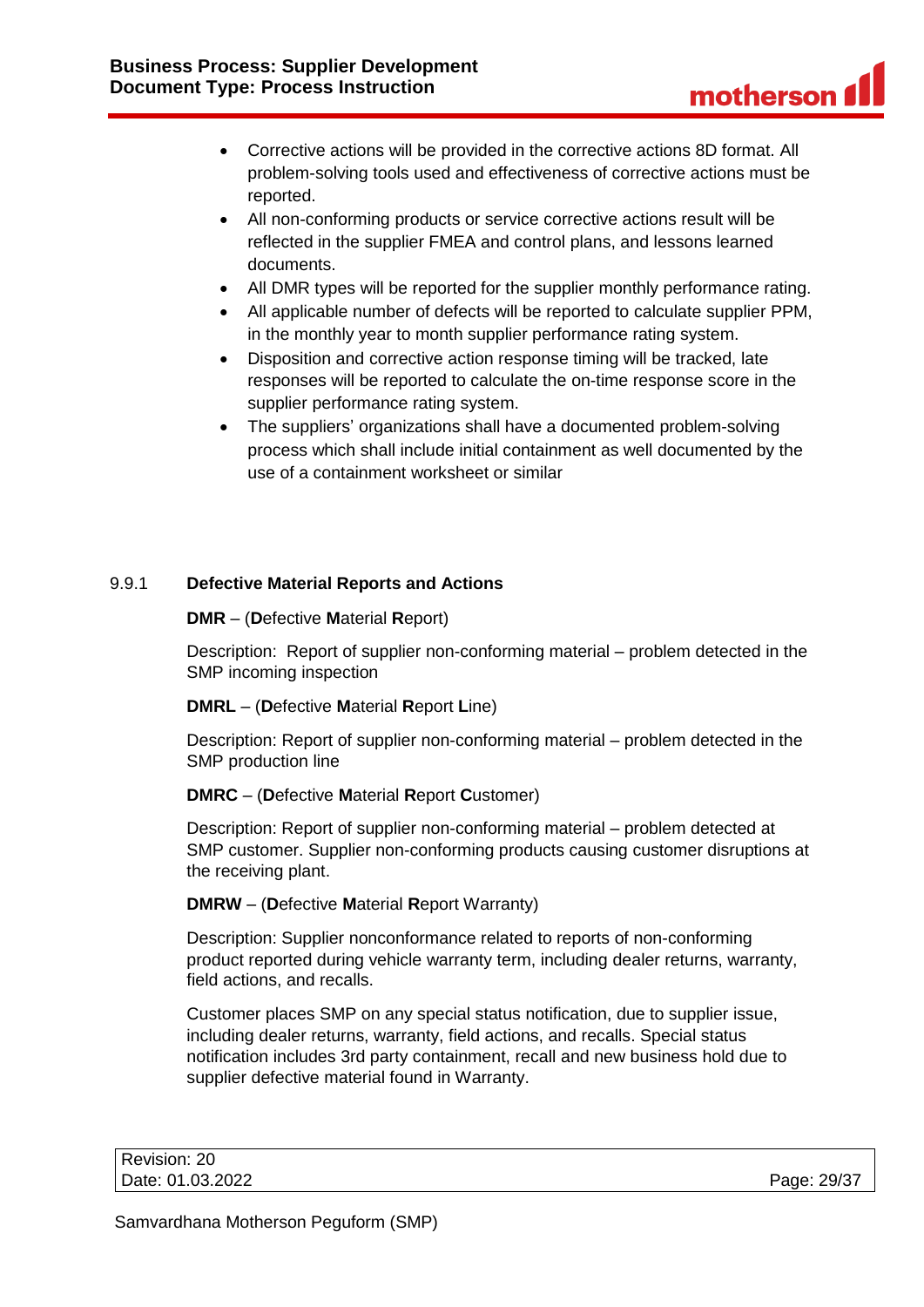### **DEL** – Delivery Issue Report

Description: Supplier delivery issue – supplier issue with materials shipment documentations, special freight, packaging, transport damage, etc. normally reported by the logistic department.

**DMR, DMRL** and **DMRC** corrective action response expectations:

Supplier shall provide written form of corrective and preventive actions (8D Report) for the particular claim / defect, respecting the following timeline:

- 3D latest 24 hours after receiving official claim.
- 6D latest 5 working days after receiving official claim.
- 8D latest 15 working days after receiving official claim

In case of exceeding 24 hours or no response to the immediate actions, the suspect delivery will be sorted out by the SMP plant and the supplier will be charged with the associated costs.

Written initial **3D** response within 24 hours with immediate actions shall be submitted including the following details:

- Will the suspect product be sorted or replaced with certified stock? If sorted, provide supplier representatives, who will conduct sorting operation.
- Distribution of information about claim within production plant (Q-alert).
- Number of pieces sorted at the SMP user plant.
- Number of pieces found non-conforming at the SMP user plant.
- How will the sorted/certified product be identified / marked.
- What is the clean point for first shipment to the SMP user plant? How will this product be identified / marked (if different from initial sort)?
- Is there suspect product in transit? If so, when will this product arrive at the SMP user plant and how will it be contained?

**6D** report must contain root cause analysis using problem solving methods (5WHY /Ishikawa) for functional and systemic failure including planned Interim Corrective and Permanent Corrective actions.

In the **8D** step, the supplier will present permanent preventive measures and horizontal deployment, as well as all evidence related to the data contained in the 8D report. Update / review of FMEA and Control plan by supplier is mandatory after every single claim and must be presented to customer.

**DMRW** corrective action response expectations:

Corrective Action Response (8D) due in 15 days with weekly updates until all actions are completed, unless otherwise specified by SMP.

The analysis for the parts returned from the field must be carried out in accordance with the VDA volume field failure analysis.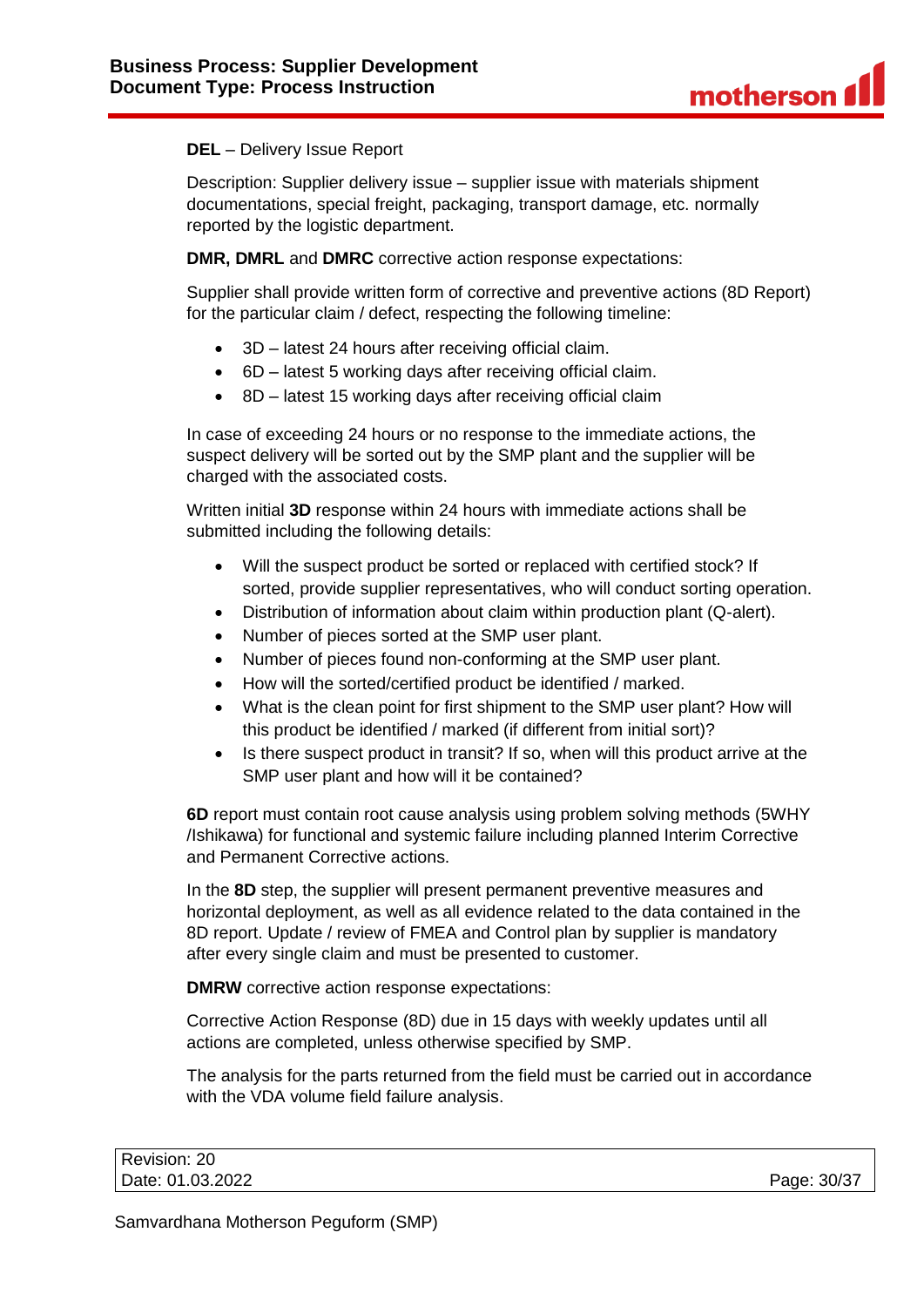# <span id="page-30-0"></span>9.9.2 **Supplier Nonconformance Fee Model**

Each defective material report (DMR) causes administrative costs for SMP which SMP invoices to the supplier in accordance with the Supplier Nonconformance Fee Model. This model shows minimum administration fees charged in according to the type of DMR.

Based on the following model, resource costs will vary depending on SMP site

| Adminstration Fee = Resource Scale (Hour) x Hourly Rate (Resource Costs) |                                                                                                                                                                                                                                 |                                                                                                           |                                               |
|--------------------------------------------------------------------------|---------------------------------------------------------------------------------------------------------------------------------------------------------------------------------------------------------------------------------|-----------------------------------------------------------------------------------------------------------|-----------------------------------------------|
| SAP-Code                                                                 | DMR-Type                                                                                                                                                                                                                        | Type of activity                                                                                          | <b>Resource Scale</b>                         |
| 0010                                                                     | <b>Repeat Quality Concern</b><br>Report of Supplier nonconforming material - issue found at SMP<br>incomming inspection.                                                                                                        | Administrative expenses<br>(Processing cost QA, LOG and Controlling)                                      | $\overline{\bf 4}$                            |
| 0020                                                                     | <b>DMR - Defective Material Report</b><br>Report of Supplier nonconforming material - issue found at SMP<br>incomming inspection.                                                                                               | Administrative expenses<br>(Processing cost QA, LOG and Controlling)                                      | Δ                                             |
| 0030                                                                     | DMRL - Defective Material Report Line accumulation<br>Report of Supplier nonconforming material - issue found at SMP<br>production line (no disruption to the SMP operations and no chance<br>that SMP customer gets impacted.) | Administrative expenses<br>(Processing cost Production, QA, LOG, and Controlling)                         | $\overline{7}$                                |
| 0040                                                                     | DMRC - Defective Material Report Customer Issue<br>Report of Supplier nonconforming material found at SMP Customer.                                                                                                             | Administrative expenses<br>(Processing cost Resident Enginer, Production, QA, LOG, and<br>Controlling)    | 10                                            |
| 0050                                                                     | DMRW - Defective Material Report Warranty Issue<br>Supplier nonconformance causing a SMP customer warranty return.                                                                                                              | Administrative expenses<br>(Processing cost SQA, QA, LOG and Controlling)                                 | 5                                             |
|                                                                          |                                                                                                                                                                                                                                 |                                                                                                           |                                               |
| 0060                                                                     | Logistic / Delivery Issues<br>Report of Supplier delivery issues - issue found at SMP incomming<br>inspection.                                                                                                                  | Administrative expenses LOG, QA, Controlling<br>(for e.g. premium freight, packaging, Labeling, EDI,etc.) | 4                                             |
|                                                                          |                                                                                                                                                                                                                                 |                                                                                                           |                                               |
| <b>K5</b>                                                                | Separate cost breakdown<br>(e.g. replacement, field action, recall, down time, etc.)                                                                                                                                            | Additional expense to DMR-Type<br>(e.g. quality, production, logistics, Invoices from third parties etc.  | expenses according to time and work<br>sheets |

# <span id="page-30-1"></span>9.9.3 **Supplier PPM Calculation**

The following guidelines will be followed in determining supplier ppm.

- The quantity used to calculate PPM is the amount defective on DMR's (Defective Material Reports), DMRL's (Defective Material Reports - Line Accumulation) and DMRC's (Defective Material Reports – Customer).
- Defects on DMRW's (Defective Material Reports Warranty) are not counted as PPM. Warranty is treated separately with negative impact on the monthly supplier performance ratings for all months with warranty issues.
- PPM will be calculated in the equal unit of measure the product is received (Example – resins received in pounds/kilograms. 1.000 pounds/kilograms defective would be 1.000 defects).
- Product received at a third-party logistics warehouse established and controlled by SMP will be treated the same as product received at a SMP facility. Any defects found in sorts will be counted as pieces defective for the calculation of PPM.
- The amount of rejected parts for PPM will be what is found on the line and in containers.
- The parts in the delivery chain at the time of the original nonconformance report will not be counted against the supplier if the supplier takes care of the product before SMP receives it. This can be accomplished by the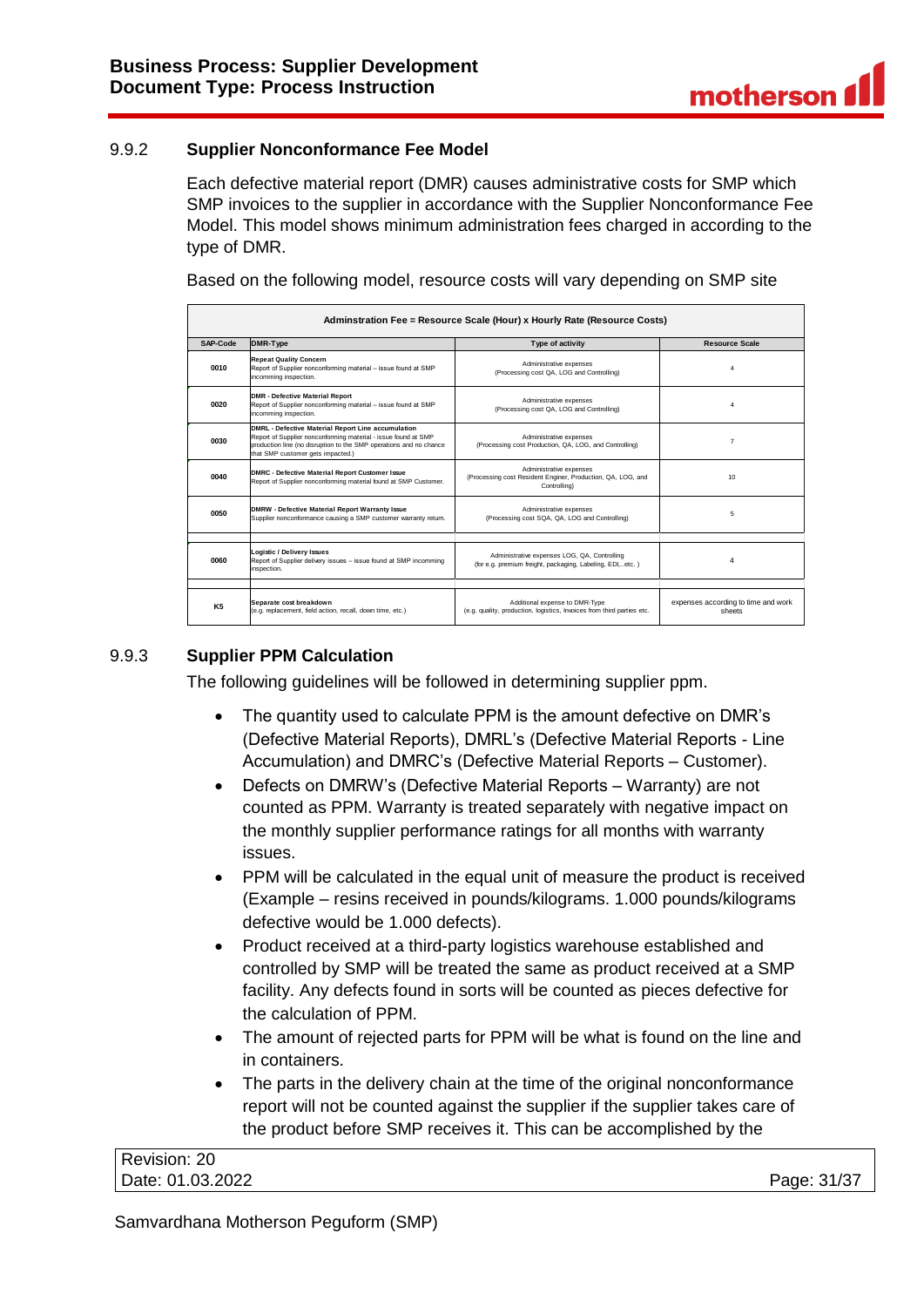supplier recalling the shipment and checking product, coming in to check when transport arrives, or the supplier has a sort organization check when the transport arrives. This exception is only for the product in transit at time of original notification of defect. Defects found in shipments made after the notification date will be counted against the supplier PPM.

- If the supplier reports an error before it has been discovered at SMP, no ppm will be counted against the supplier if the supplier takes care of the product before SMP receives it. This can be accomplished by the supplier recalling the shipment and checking product or the supplier performing a sorting action when the shipment arrives
- If the supplier comes in or has a sort organization check the rejected product at the SMP facility, then only the actual defects found in the sort are counted against PPM (Example – 1,000 pieces rejected, supplier sorts at SMP and finds 25 pieces defective, 25 pieces counted against PPM).

### <span id="page-31-0"></span>9.9.4 **Deviations for Non-Conforming Material**

It is the policy of SMP not to accept a product that does not meet the requirements of the applicable drawings and specifications. Requests for concessions on nonconforming product shall be submitted to the SMP plant for review and to obtain written approval prior to shipment. Any such requests shall be accompanied by a thorough explanation of the root cause for the non- conformance, the actions taken to eliminate these root causes and to prevent recurrence, and the date of quality assured product availability, confirmation of its traceability and the manner of identification.

**NOTE:** In situations that involve product/components designated as safety critical, no deviations / concessions shall be permitted on features that affect the functionality and/or reliability of the product without the appropriate validation and customer approvals.

### <span id="page-31-1"></span>**9.10 Supplier Containment**

SMP Quality, Logistics or Purchasing may place a supplier in containment if the severity of the performance issues deems it appropriate. A supplier will be placed on Containment Shipment Level (CSL2) with an approved third-party provider for any repeat issue within a three (3) month period.

Suppliers who are notified that they have been placed on "containment status", due to receipt of non-conforming material, continued poor performance, and/or failure to achieve goals and objectives will be required to:

• Establish and communicate the manner in which they will ensure that SMP is provided with only quality-assured product.

| Revision: 20     |             |
|------------------|-------------|
| Date: 01.03.2022 | Page: 32/37 |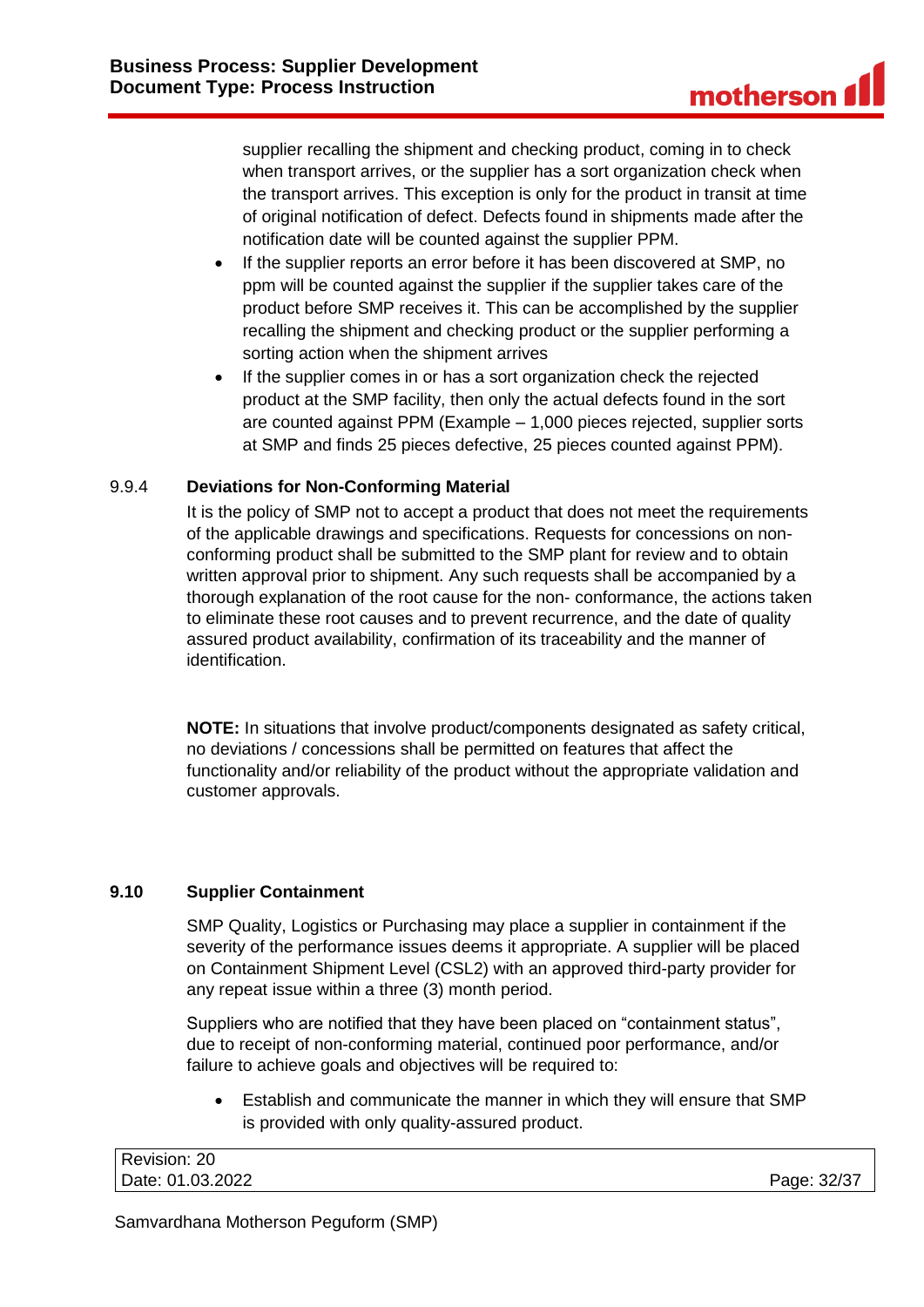- Communicate the manner in which product shall be identified as qualityassured both by container and individual product.
- In circumstances that prevent the supplier from supporting SMP production with quality assured product in an expedient and efficient manner, the supplier shall notify the SMP user plant of the local third-party inspection body that has been nominated to represent the supplier.
- Provide on-site support, in conjunction with SMP personnel, to SMP customers in the event that the containment activities implemented by the supplier prove ineffective.
- Accept all charges associated with the action initiated by SMP to protect its production in the absence of quality-assured product, to include 3rd party containment activity as warranted.

# <span id="page-32-0"></span>**9.11 Supplier Performance Evaluation (SPES)**

Motherson, has defined expectations for its group companies preferred source with world-class performance in quality, cost and delivery. To accomplish these targets, it is essential that Motherson aligns itself with a strong supply base with an ability to match these demands. Enabling compliance to the businesses expectations for quality, cost, delivery, development, and management / safety / environment systems.

The purpose of the supplier performance evaluation is to provide a means of objectively assessing the ability meet expectations, to identify areas of risk and opportunities for improvement.

Motherson evaluates supplier performance using a set of criteria based key performance indicators (KPI`s). These KPI's are focused on quality performance, delivery performance and commercial competitiveness. Motherson employs the results as essential tools for decision making, risk mitigation and continuous improvement. A supplier performance report is available to all direct suppliers on a monthly basis, which assesses the overall performance according to the defined criteria

### **Parameters & Weightage**

Suppliers will be evaluated monthly on the following parameters as per the weightage percentage against them.

| <b>Parameters</b>  | <b>Weightage %</b> |
|--------------------|--------------------|
| <b>Operational</b> | 85%                |
| - Quality          | 60%                |
| - Delivery         | 40%                |
| <b>Commercial</b>  | 15%                |

Supplier's final score is a sum of operational performance (85%) and commercial performance (15%). Final score will be calculated by multiplying the total points of each parameters (quality, delivery & commercial) with their weightage percentage.

| Revision: 20     |             |
|------------------|-------------|
| Date: 01.03.2022 | Page: 33/37 |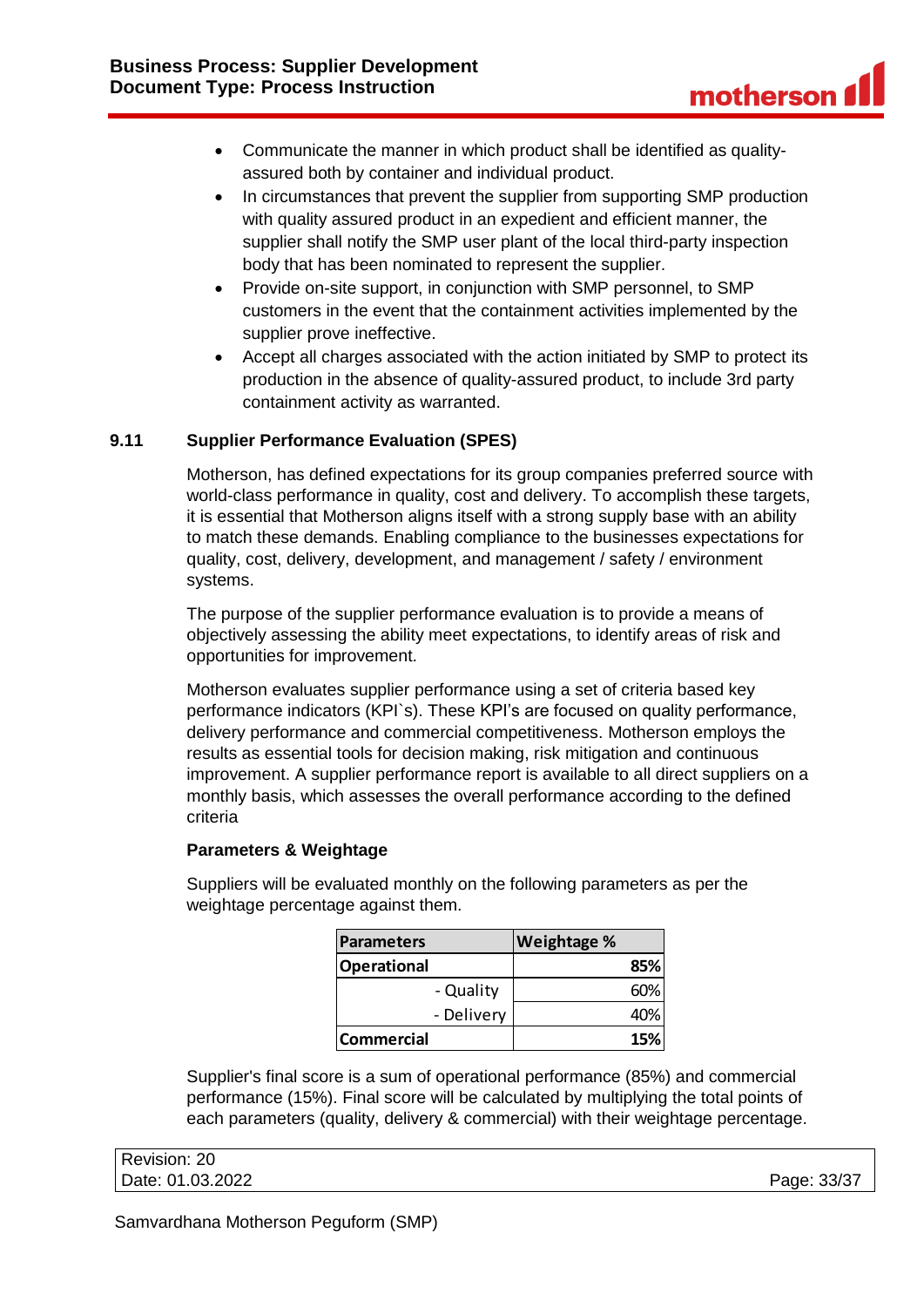

Detailed criteria for evaluating supplier performance can be found in the appendix or directly in the SPES system (guidelines). <https://spes.motherson.com/Home/Login?ReturnUrl=/Plant/Overview>

### **Final Score**

Monthly and year to month scores are provided, the supplier must to take the actions as per the final score as mentioned in the below table.

| <b>Final Score</b> | <b>Rating</b> | <b>Action</b>                                                      |
|--------------------|---------------|--------------------------------------------------------------------|
| $>=95$             | A             | "A" rating indicates supplier have achieved the Preferred target.  |
|                    |               | No actions are required.                                           |
|                    |               | "B" rating indicates good performance. All required corrective     |
| $>= 85$            | B             | actions for quality and delivery reports must be submitted. Follow |
|                    |               | normal continuous improvement                                      |
| $>= 66$            | $\mathbf{C}$  | "C" rating indicates cautionary supplier performance. The          |
|                    |               | performance should be escalated with in suppliers organization for |
|                    |               | improvements. Plan and focus on performance indicators causing     |
|                    |               | result in order to improve performance in coming months. All       |
|                    |               | required quality and delivery must be submitted                    |
| <66                |               | "D" rating indicates an unacceptable supplier performance.         |
|                    | D             | Systematic corrective actions plans must be submitted to SMG       |
|                    |               | responsible quality and purchasing representatives.                |

Suppliers shall take appropriate actions according to the rating received in effort to achieve preferred status. Unsatisfactory suppliers shall implement improvement plans to improve their performance. Unsatisfactory suppliers that fail to improve may be de-sourced.

It is the supplier's responsibility to assure the performance report is received and the information contained in the report is correct. Enquiries and comments should be identified on the report and directed to the SMP purchasing department.

### <span id="page-33-0"></span>**9.12 Escalation Program & Supplier Special Status**

Based on the supplier performance, focus suppliers will be defined on the following criteria:

- a) Suppliers with a D rating 3 months in a row
- b) Suppliers with a D rating on average over the last 6 months
- c) No reaction from supplier (reaction very poor, no or insufficient action plan)
- d) C-rating during a process audit
- e) PPAP / APQP not in time

In order to assure the SMP quality objectives, focus suppliers will be included in the SMP program for critical suppliers.

The program contains four defined levels for escalation:

| Revision: 20     |             |
|------------------|-------------|
| Date: 01.03.2022 | Page: 34/37 |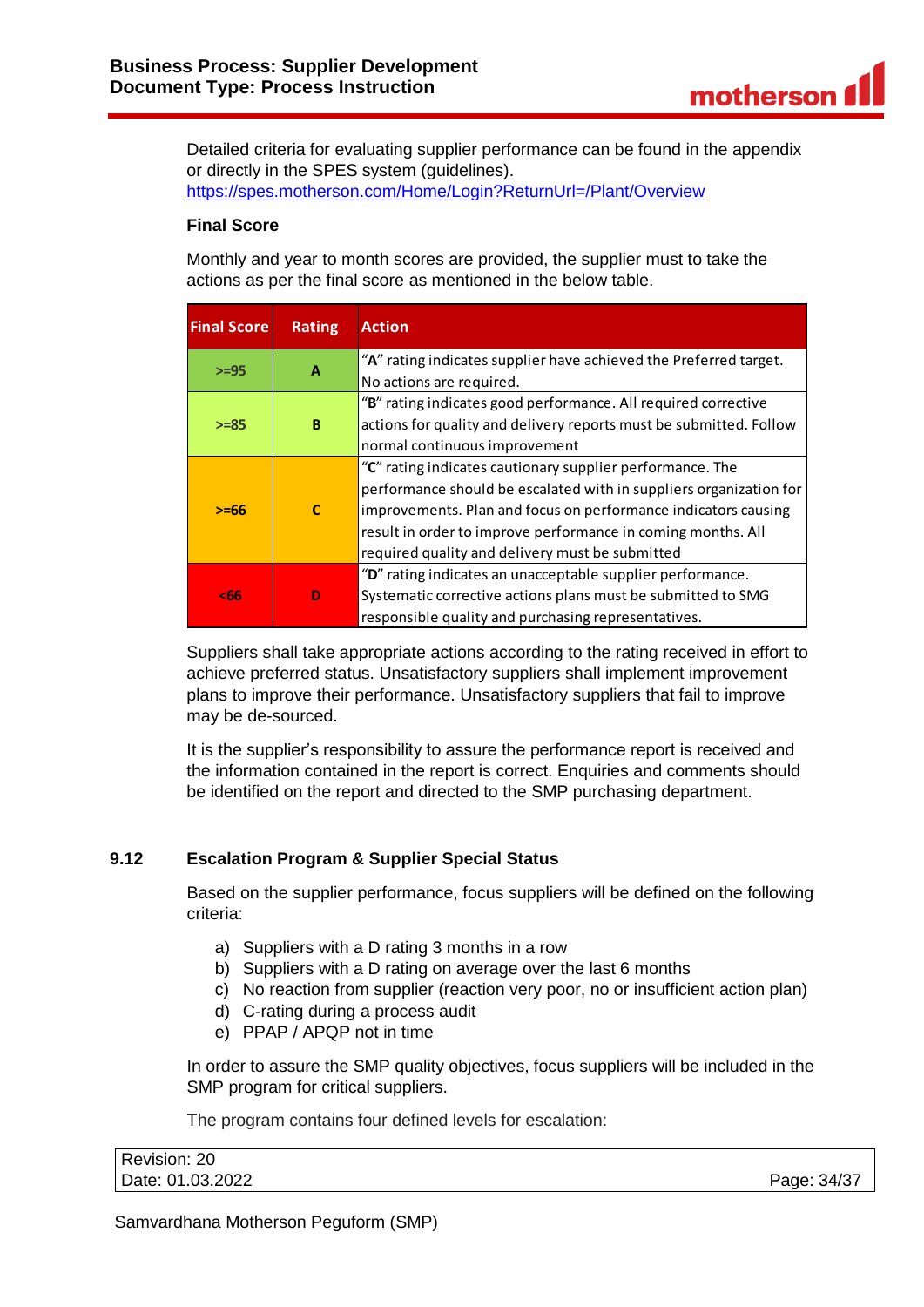

- Level 1 Supplier has problems
- Level 2 Supplier is not successful in solving problems
- Level 3 Supplier needs external help
- Level 4 Supplier is not suitable for SMP (new business on hold)

The inclusion in the program is initiated by the SMP plant supplied. Upgrading the supplier is essentially dependent on the elimination of the problems that have occurred. The program is subject to a charge and the resulting extra costs will be charged to the supplier in full.

By reaching level 2 in the "Critical Supplier Program", the supplier commits to provide SMP with access to his financial situation, such as balance sheet ratios, bank statement, liquidity planning, etc... In this way, SMP wants to exclude the supplier's financial instability as a reason for unsatisfactory delivery performance.

The program for critical suppliers can be terminated as soon as all defined exit criteria are met. This is made in written form.

### <span id="page-34-0"></span>**10 Spare Parts Service and Warranty**

#### **Spare Parts**

All suppliers are responsible for the supply of original equipment service parts to SMP plants for the duration specified by SMP's customer. Service parts are to be produced from production tooling. Regular preventative and predictive maintenance activities are required to maintain production capability. Service parts have the same requirements as production unless otherwise directed by SMP.

#### **Warranty**

The analysis for the parts returned from the field must be carried out in accordance with the VDA volume field failure analysis.

The supplier must coordinate the inspection concept with the SMP quality responsible for new product projects prior start of production (as saved in VDA volume maturity level validation for new parts / RGA RG4).

For current projects, the coordination of the inspection concept, if it has not already been done, must be caught up on as soon as possible. All warranty costs (from OEMs and SMP) caused by supplier parts will be passed on to the supplier.

### <span id="page-34-1"></span>**11 Continuous Improvement**

Suppliers shall develop a continuous improvement program, approved by senior management, which establishes improvement goals, implementation dates, and responsible personnel. As part of a supplier's commitment to its customer, SMP expects that a supplier will implement coordinated improvement activities.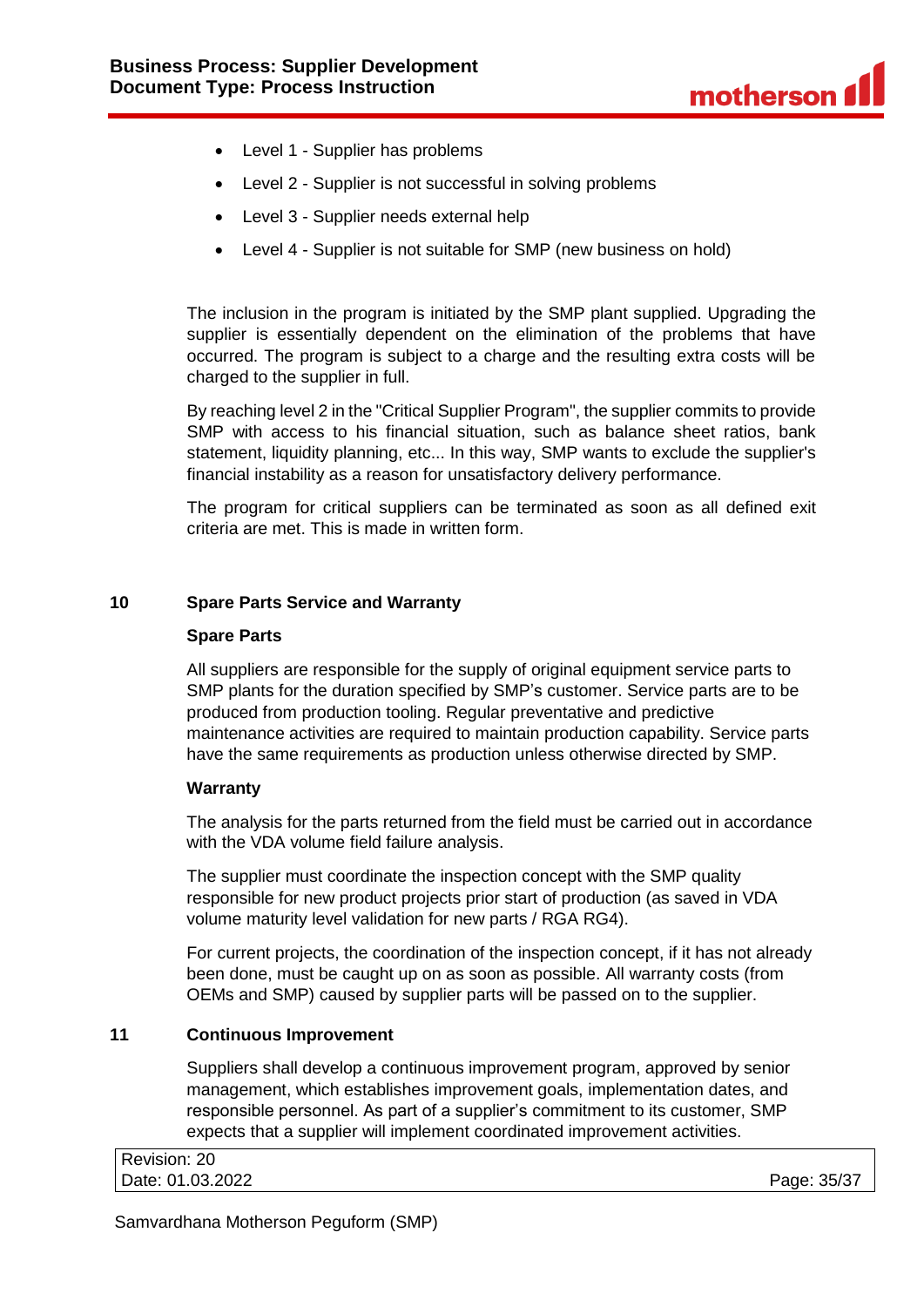### <span id="page-35-0"></span>**11.1 LEAN Production**

SMP expects suppliers to recognize lean manufacturing as an inherently costeffective method of managing a business. Therefore, suppliers are expected to adopt and implement lean manufacturing principles.

### <span id="page-35-1"></span>**11.2 Lessons Learned**

The feedback from previous and ongoing projects (e.g. from field failures, hall incidents, project management, product safety) is to be used by the supplier as lessons learned for developments but also in the ongoing series process and in the supply chain. A measurable improvement based on the previous indicators must be demonstrated in the new project launches.

#### <span id="page-35-2"></span>**11.3 Value Stream Analysis**

SMP expects suppliers to continuously perform value stream analysis and to support SMP workshops during and after the introduction of new products, to provide continually improving product value.

### <span id="page-35-3"></span>**11.4 Business Improvement Plan**

Suppliers are expected to implement a visual BIP, a measurement-based continuous improvement methodology, to prioritize and focus company resources on improving the most important aspects of the business in key areas such as safety, quality, cost, delivery, and people. This should involve all employees in driving continuous improvement activities throughout all work areas, including production and administration. Teams and individuals should be empowered to improve the performance metrics through the use of continuous improvement process steps.

### <span id="page-35-4"></span>**12 List of Appendices [\(https://www.smp-automotive.com/en/suppliers\)](https://www.smp-automotive.com/en/suppliers)**

Appendix A – Glossary of Terms and Acronyms Appendix B – Logistic Standard Appendix C – EDI Guideline and Packaging Appendix D – Packing Guideline Purchased Parts Appendix N – Customs and Foreign Trade Regulations

### **Customer Specific Requirements (CSR) Appendices**

Appendix E – BMW Group CSR Appendix F – Daimler AG CSR Appendix G – General Motors CSR Appendix H – Stellantis (ex PSA) CSR Appendix I – Groupe Renault CSR Appendix J – Volkswagen CSR Appendix K – CNH Industrial (IVECO) CSR Appendix L – Ford CSR Appendix M – DAF PACCAR Inc.

Revision: 20 Date: 01.03.2022 Page: 36/37

Samvardhana Motherson Peguform (SMP)